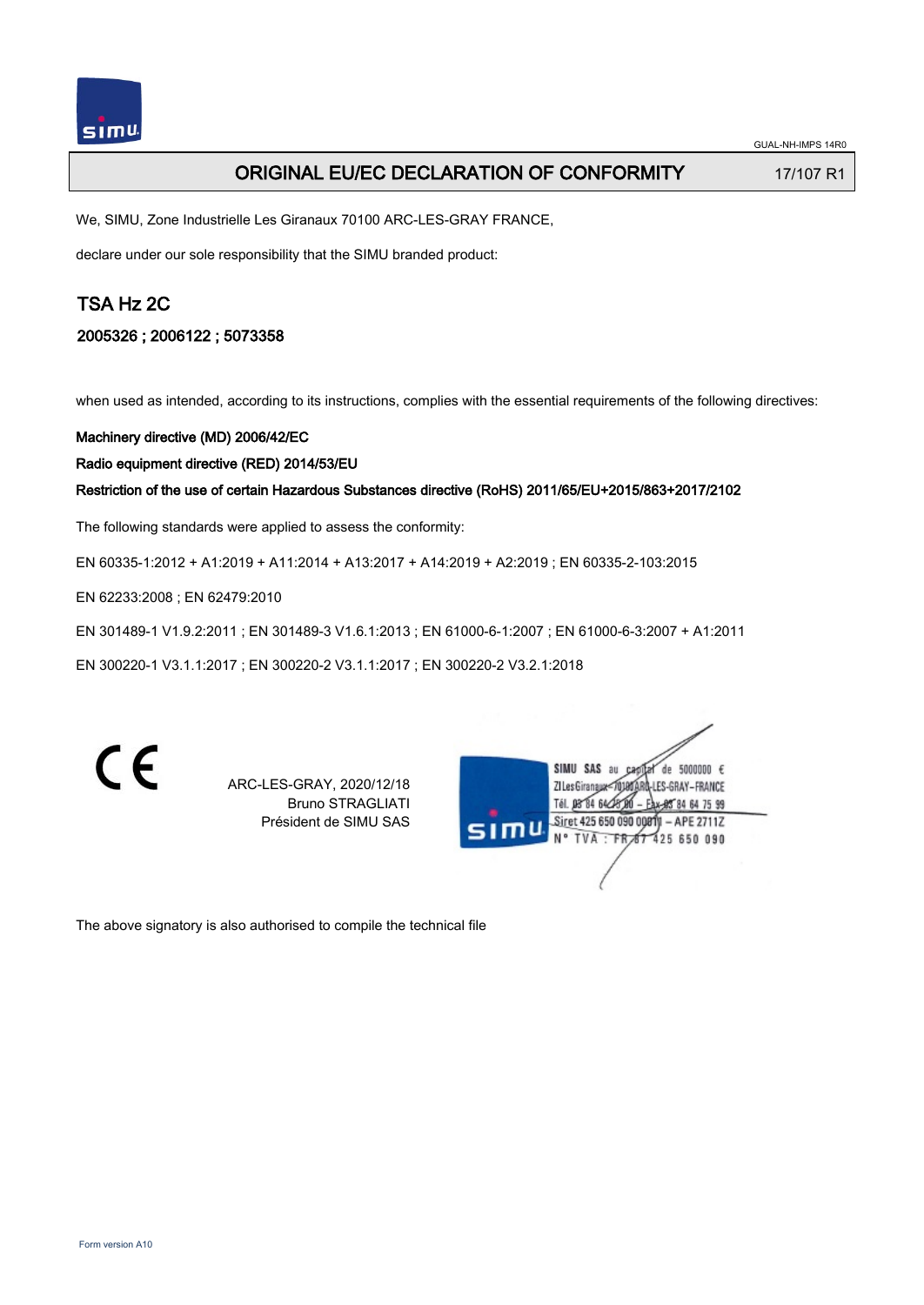

# ORIGINAL EU/EC DECLARATION OF CONFORMITY DECLARATION EU/CE DE CONFORMITE ORIGINALE

17/107 R1

We, SIMU, Zone Industrielle Les Giranaux 70100 ARC-LES-GRAY FRANCE, Nous,

declare under our sole responsibility that the SIMU branded product: declarons sous notre seule responsabilité que le produit de marque SIMU

# TSA Hz 2C

## 2005326 ; 2006122 ; 5073358

when used as intended, according to its instructions, complies with the essential requirements of the following directives: utilisé, selon l'usage prévu, comme décrit dans son manuel d'utilisation, est conforme aux exigences essentielles des directives suivantes

#### Machinery directive (MD) 2006/42/EC

Directive Machine 2006/42/EC

#### Radio equipment directive (RED) 2014/53/EU

Directive sur les équipements radio 2014/53/EU

### Restriction of the use of certain Hazardous Substances directive (RoHS) 2011/65/EU+2015/863+2017/2102

Directive RoHS 2011/65/EU+2015/863+2017/2102

The following standards were applied to assess the conformity: Les normes de référence suivantes ont été appliquées pour évaluer la conformité

EN 60335‑1:2012 + A1:2019 + A11:2014 + A13:2017 + A14:2019 + A2:2019 ; EN 60335‑2‑103:2015

EN 62233:2008 ; EN 62479:2010

EN 301489‑1 V1.9.2:2011 ; EN 301489‑3 V1.6.1:2013 ; EN 61000‑6‑1:2007 ; EN 61000‑6‑3:2007 + A1:2011

EN 300220‑1 V3.1.1:2017 ; EN 300220‑2 V3.1.1:2017 ; EN 300220‑2 V3.2.1:2018



ARC-LES-GRAY, 2020/12/18 Bruno STRAGLIATI Président de SIMU SAS



The above signatory is also authorised to compile the technical file

La personne signataire ci-dessus est aussi celle autorisée à constituer le dossier technique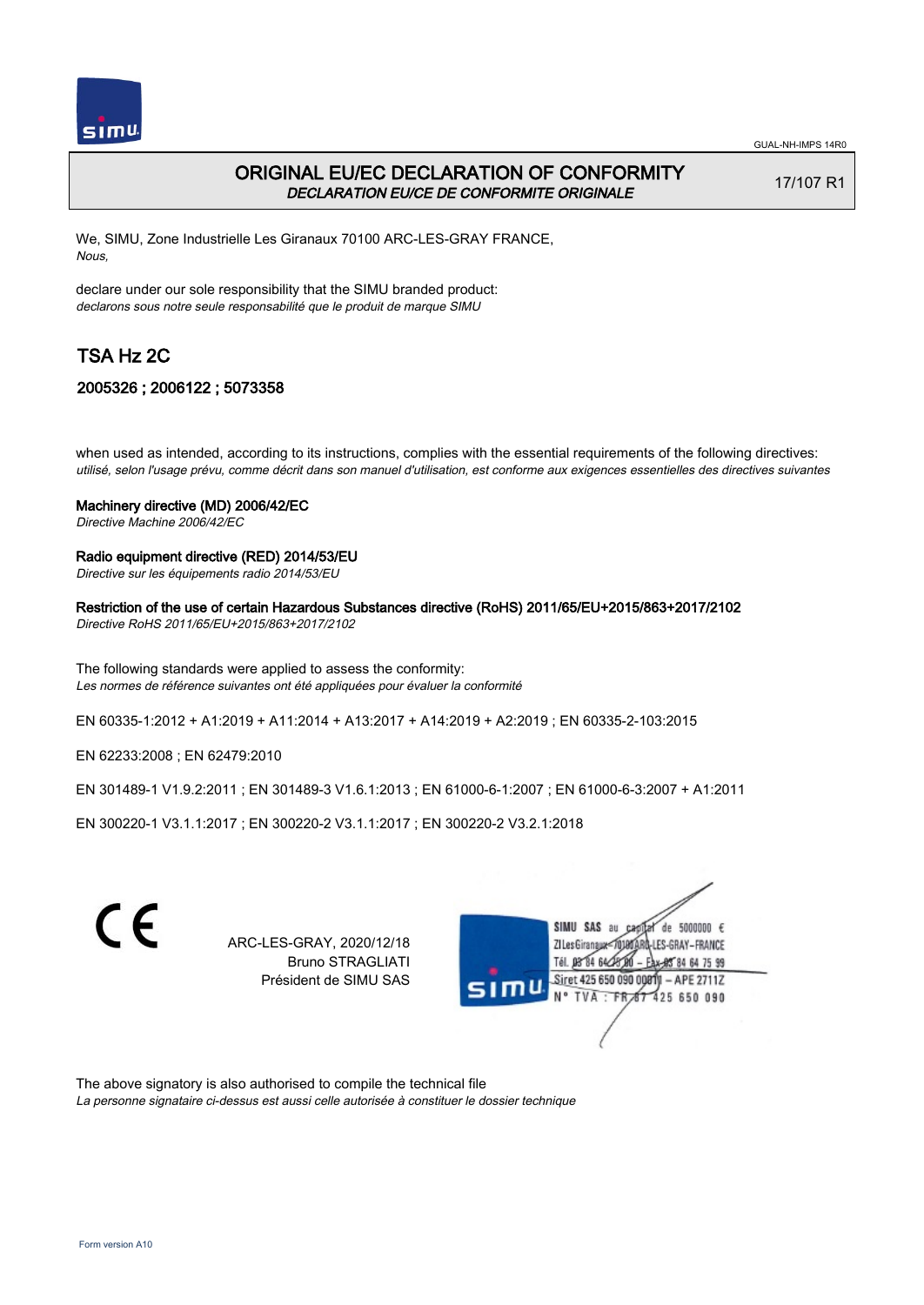

# ORIGINAL EU/EC DECLARATION OF CONFORMITY ORIGINAL EU/EG-KONFORMITÄTSERKLÄRUNG

17/107 R1

We, SIMU, Zone Industrielle Les Giranaux 70100 ARC-LES-GRAY FRANCE, Wir,

declare under our sole responsibility that the SIMU branded product: erklären unter unserer alleinigen Verantwortung, dass das mit der Marke SIMU versehene Produkt

# TSA Hz 2C

## 2005326 ; 2006122 ; 5073358

when used as intended, according to its instructions, complies with the essential requirements of the following directives: den einschlägigen Bestimmungen der folgenden Richtlinien entspricht, wenn es nach den Anweisungen des Herstellers bestimmungsgemäß verwendet wird

#### Machinery directive (MD) 2006/42/EC

Maschinenrichtlinie 2006/42/EC

#### Radio equipment directive (RED) 2014/53/EU

Funkanlagen-Richtlinie 2014/53/EU

Restriction of the use of certain Hazardous Substances directive (RoHS) 2011/65/EU+2015/863+2017/2102

RoHS-Richtlinie 2011/65/EU+2015/863+2017/2102

The following standards were applied to assess the conformity: Die Konformität wird durch die Einhaltung folgender Normen nachgewiesen

EN 60335‑1:2012 + A1:2019 + A11:2014 + A13:2017 + A14:2019 + A2:2019 ; EN 60335‑2‑103:2015

EN 62233:2008 ; EN 62479:2010

EN 301489‑1 V1.9.2:2011 ; EN 301489‑3 V1.6.1:2013 ; EN 61000‑6‑1:2007 ; EN 61000‑6‑3:2007 + A1:2011

EN 300220‑1 V3.1.1:2017 ; EN 300220‑2 V3.1.1:2017 ; EN 300220‑2 V3.2.1:2018

| ARC-LES-GRAY, 2020/12/18<br><b>Bruno STRAGLIATI</b><br>Président de SIMU SAS | SIMU SAS au<br>de 5000000 $\epsilon$<br>ZI Les Giranaux=70180ARQ-LES-GRAY-FRANCE<br>Tél. 08°84 64228<br>84 64 75 99<br>Siret 425 650 090 0081 9<br>$-$ APE 2711Z<br>SIMU<br>TVA: FR 67 425 650 090 |  |
|------------------------------------------------------------------------------|----------------------------------------------------------------------------------------------------------------------------------------------------------------------------------------------------|--|
|                                                                              |                                                                                                                                                                                                    |  |

The above signatory is also authorised to compile the technical file

Die oben genannte Person ist auch bevollmächtigt, die relevanten technischen Unterlagen zusammenzustellen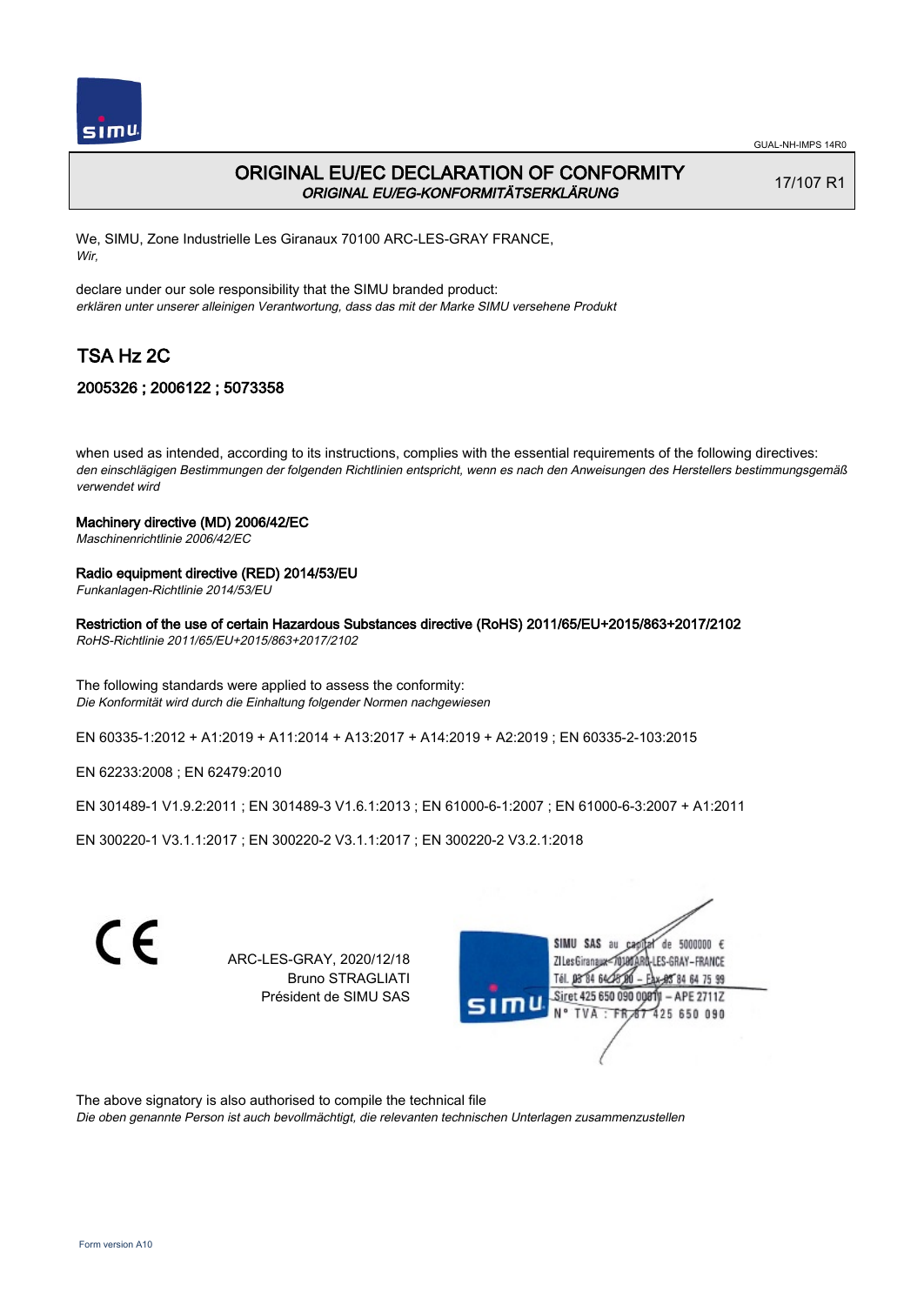

# ORIGINAL EU/EC DECLARATION OF CONFORMITY DECLARACIÓN UE/CE DE CONFORMIDAD ORIGINAL

17/107 R1

We, SIMU, Zone Industrielle Les Giranaux 70100 ARC-LES-GRAY FRANCE, Nosotros,

declare under our sole responsibility that the SIMU branded product: declaramos bajo nuestra única responsabilidad, que los productos de la marca SIMU

# TSA Hz 2C

## 2005326 ; 2006122 ; 5073358

when used as intended, according to its instructions, complies with the essential requirements of the following directives: cuando se utilizan según el uso previsto, de conformidad con sus instrucciones, cumplen con los requisitos esenciales de las siguientes directivas

### Machinery directive (MD) 2006/42/EC

Directiva "Máquinas" 2006/42/EC

#### Radio equipment directive (RED) 2014/53/EU

Directiva equipos radioeléctricos 2014/53/EU

Restriction of the use of certain Hazardous Substances directive (RoHS) 2011/65/EU+2015/863+2017/2102

Directiva RoHS 2011/65/EU+2015/863+2017/2102

The following standards were applied to assess the conformity: Las siguientes normas de referencia han sido aplicadas para evaluar la conformidad

EN 60335‑1:2012 + A1:2019 + A11:2014 + A13:2017 + A14:2019 + A2:2019 ; EN 60335‑2‑103:2015

EN 62233:2008 ; EN 62479:2010

EN 301489‑1 V1.9.2:2011 ; EN 301489‑3 V1.6.1:2013 ; EN 61000‑6‑1:2007 ; EN 61000‑6‑3:2007 + A1:2011

EN 300220‑1 V3.1.1:2017 ; EN 300220‑2 V3.1.1:2017 ; EN 300220‑2 V3.2.1:2018

| C | ARC-LES-GRAY, 2020/12/18<br><b>Bruno STRAGLIATI</b><br>Président de SIMU SAS | SIMU SAS au<br>de 5000000 $\epsilon$<br>ZI Les Giranaux=70180ARD-LES-GRAY-FRANCE<br>84 64 75 99<br>Siret 425 650 090 00<br>$-$ APE 2711Z<br><b>SIMU</b><br>N° TVA : FR 67 425 650 090 |
|---|------------------------------------------------------------------------------|---------------------------------------------------------------------------------------------------------------------------------------------------------------------------------------|

The above signatory is also authorised to compile the technical file

el firmante, anteriormente mencionado tambien esta facultado para elaborar el expediente tecnico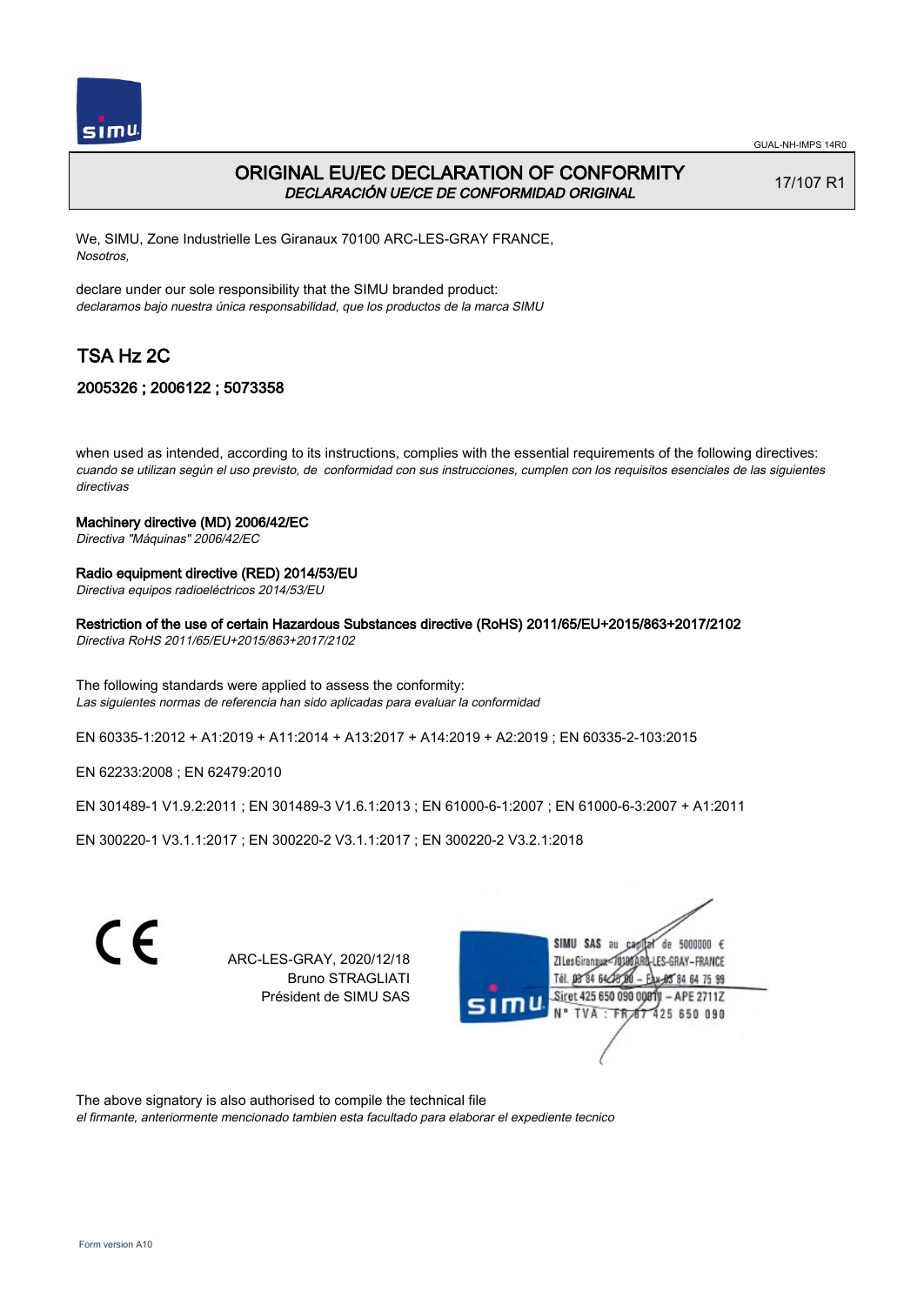

# ORIGINAL EU/EC DECLARATION OF CONFORMITY DICHIARAZIONE DI CONFORMITÀ UE/CE ORIGINALE

17/107 R1

We, SIMU, Zone Industrielle Les Giranaux 70100 ARC-LES-GRAY FRANCE, Noi,

declare under our sole responsibility that the SIMU branded product: dichiariamo sotto la nostra esclusiva responsabilità che l'appareccho di marca SIMU

# TSA Hz 2C

## 2005326 ; 2006122 ; 5073358

when used as intended, according to its instructions, complies with the essential requirements of the following directives: se utilizzato secondo l'uso previsto, come descritto nel suo manuale d'istruzioni, è conforme ai requisiti essenziali delle seguenti Direttive

#### Machinery directive (MD) 2006/42/EC

Direttiva Macchine 2006/42/EC

### Radio equipment directive (RED) 2014/53/EU

Direttiva apparecchiature radio 2014/53/EU

### Restriction of the use of certain Hazardous Substances directive (RoHS) 2011/65/EU+2015/863+2017/2102

Direttiva RoHS 2011/65/EU+2015/863+2017/2102

The following standards were applied to assess the conformity: I seguenti standard di riferimento sono stati applicati per ottenere la conformità

EN 60335‑1:2012 + A1:2019 + A11:2014 + A13:2017 + A14:2019 + A2:2019 ; EN 60335‑2‑103:2015

EN 62233:2008 ; EN 62479:2010

EN 301489‑1 V1.9.2:2011 ; EN 301489‑3 V1.6.1:2013 ; EN 61000‑6‑1:2007 ; EN 61000‑6‑3:2007 + A1:2011

EN 300220‑1 V3.1.1:2017 ; EN 300220‑2 V3.1.1:2017 ; EN 300220‑2 V3.2.1:2018



ARC-LES-GRAY, 2020/12/18 Bruno STRAGLIATI Président de SIMU SAS



The above signatory is also authorised to compile the technical file Il firmatario è inoltre autorizzato a costituire il fascicolo tecnico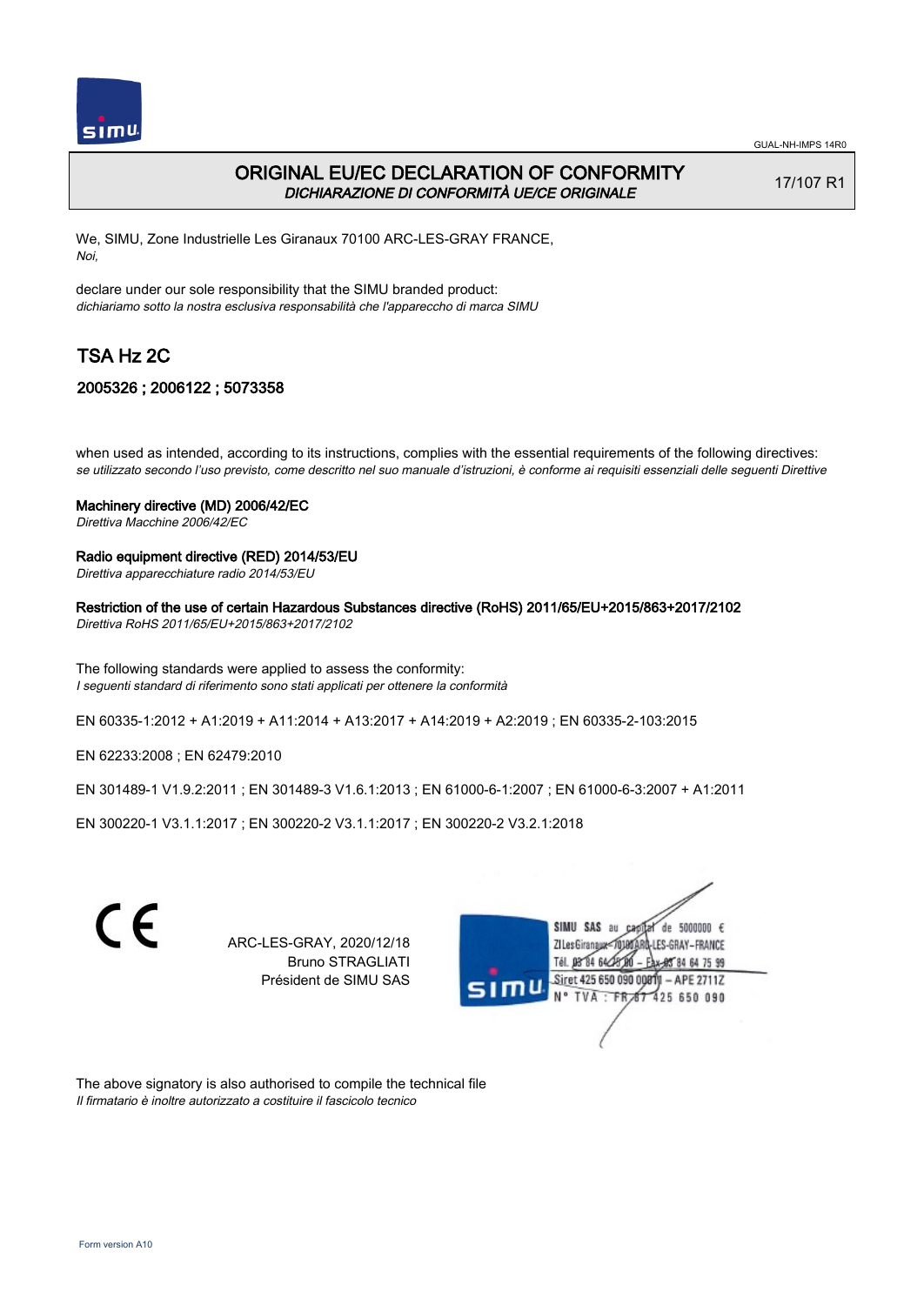

# ORIGINAL EU/EC DECLARATION OF CONFORMITY ОРИГИНАЛНА EU/EC ДЕКЛАРАЦИЯ ЗА СЪОТВЕТСТВИЕ

17/107 R1

We, SIMU, Zone Industrielle Les Giranaux 70100 ARC-LES-GRAY FRANCE, Ние,

declare under our sole responsibility that the SIMU branded product: декларираме на своя лична отговорност, че продукт с търговска марка SIMU

# TSA Hz 2C

## 2005326 ; 2006122 ; 5073358

when used as intended, according to its instructions, complies with the essential requirements of the following directives: когато се използва съобразно предназначението си и в съответствие с инструкциите е в съответствие с основните изисквания на следните директиви

#### Machinery directive (MD) 2006/42/EC

Машинна директива 2006/42/EC

#### Radio equipment directive (RED) 2014/53/EU

Директива за радио оборудване 2014/53/EU

#### Restriction of the use of certain Hazardous Substances directive (RoHS) 2011/65/EU+2015/863+2017/2102

RoHS Директива относно ограничението на употребата на определени опасни вещества в електрическото и електронното оборудване 2011/65/EU+2015/863+2017/2102

The following standards were applied to assess the conformity: Следните референтни стандарти са приложени за оценяване на съответствието

EN 60335‑1:2012 + A1:2019 + A11:2014 + A13:2017 + A14:2019 + A2:2019 ; EN 60335‑2‑103:2015

EN 62233:2008 ; EN 62479:2010

EN 301489‑1 V1.9.2:2011 ; EN 301489‑3 V1.6.1:2013 ; EN 61000‑6‑1:2007 ; EN 61000‑6‑3:2007 + A1:2011

EN 300220‑1 V3.1.1:2017 ; EN 300220‑2 V3.1.1:2017 ; EN 300220‑2 V3.2.1:2018

C F

ARC-LES-GRAY, 2020/12/18 Bruno STRAGLIATI Président de SIMU SAS



The above signatory is also authorised to compile the technical file Гоеподписващия също е упълномощен да съставя техническо досие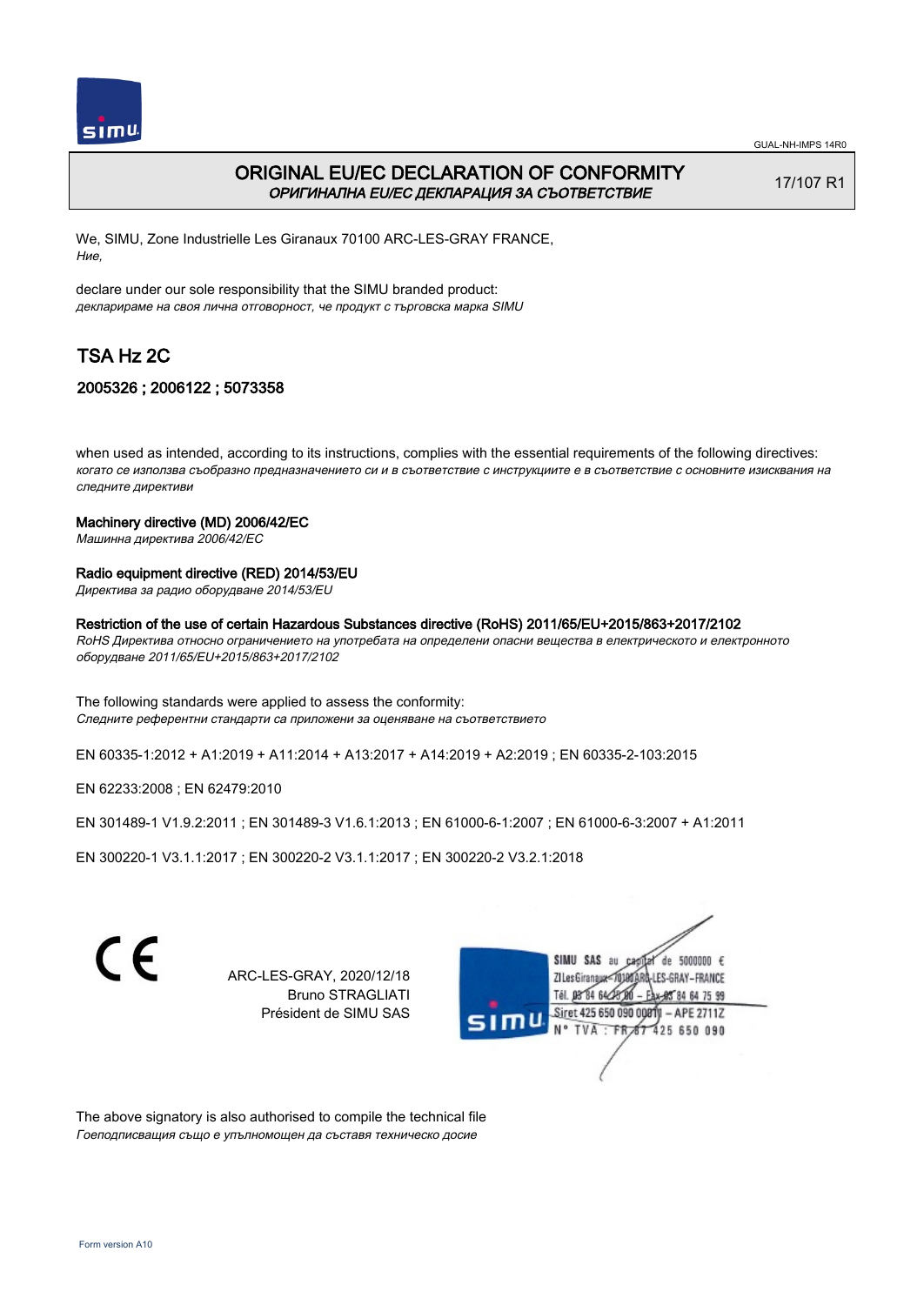

# ORIGINAL EU/EC DECLARATION OF CONFORMITY ORIGINÁLNÍ EU/ES PROHLÁŠENÍ O SHODĚ

17/107 R1

We, SIMU, Zone Industrielle Les Giranaux 70100 ARC-LES-GRAY FRANCE, My,

declare under our sole responsibility that the SIMU branded product: prohlašujeme na svou výlučnou odpovědnost, že výrobek značky SIMU

# TSA Hz 2C

## 2005326 ; 2006122 ; 5073358

when used as intended, according to its instructions, complies with the essential requirements of the following directives: pokud je používán v souladu s účelem použití a s návodem, splňuje základní požadavky těchto směrnic

## Machinery directive (MD) 2006/42/EC

Směrnice o strojních zařízeních 2006/42/EC

### Radio equipment directive (RED) 2014/53/EU

Směrnice o dodávání rádiových zařízení na trh 2014/53/EU

## Restriction of the use of certain Hazardous Substances directive (RoHS) 2011/65/EU+2015/863+2017/2102

Směrnice o omezení používání některých nebezpečných látek v elektrických a elektronických zařízeních 2011/65/EU+2015/863+2017/2102

The following standards were applied to assess the conformity: Pro posouzení shody byly použity následující normy

EN 60335‑1:2012 + A1:2019 + A11:2014 + A13:2017 + A14:2019 + A2:2019 ; EN 60335‑2‑103:2015

EN 62233:2008 ; EN 62479:2010

EN 301489‑1 V1.9.2:2011 ; EN 301489‑3 V1.6.1:2013 ; EN 61000‑6‑1:2007 ; EN 61000‑6‑3:2007 + A1:2011

EN 300220‑1 V3.1.1:2017 ; EN 300220‑2 V3.1.1:2017 ; EN 300220‑2 V3.2.1:2018



The above signatory is also authorised to compile the technical file Výše uvedená osoba je také osoba pověřená sestavením technické dokumentace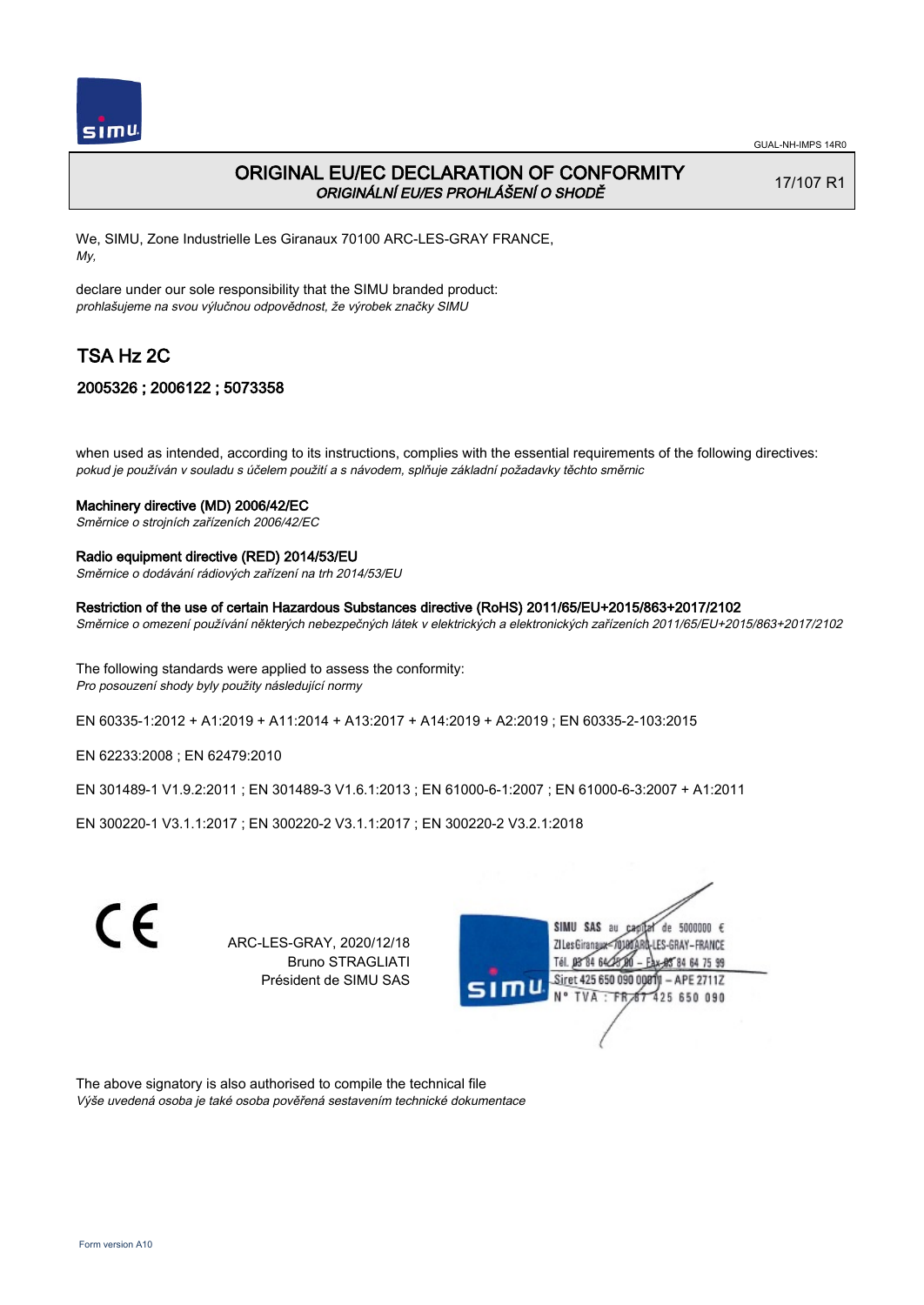

# ORIGINAL EU/EC DECLARATION OF CONFORMITY ORIGINAL EU/EF-OVERENSSTEMMELSESERKLÆRING

17/107 R1

We, SIMU, Zone Industrielle Les Giranaux 70100 ARC-LES-GRAY FRANCE, Vi,

declare under our sole responsibility that the SIMU branded product: erklærer som eneansvarlige, at SIMU mærkede produkter

# TSA Hz 2C

## 2005326 ; 2006122 ; 5073358

when used as intended, according to its instructions, complies with the essential requirements of the following directives: når det anvendes efter hensigten, efter dennes instrukser, overholder kravene i følgende direktiver

### Machinery directive (MD) 2006/42/EC

Maskindirektivet 2006/42/EC

### Radio equipment directive (RED) 2014/53/EU

Radioudstyrsdirektivet 2014/53/EU

Restriction of the use of certain Hazardous Substances directive (RoHS) 2011/65/EU+2015/863+2017/2102

RoHS direktiv 2011/65/EU+2015/863+2017/2102

The following standards were applied to assess the conformity: Referencestandarderne der følger blev anvendt til at vurdere overholdelsen

EN 60335‑1:2012 + A1:2019 + A11:2014 + A13:2017 + A14:2019 + A2:2019 ; EN 60335‑2‑103:2015

EN 62233:2008 ; EN 62479:2010

EN 301489‑1 V1.9.2:2011 ; EN 301489‑3 V1.6.1:2013 ; EN 61000‑6‑1:2007 ; EN 61000‑6‑3:2007 + A1:2011

EN 300220‑1 V3.1.1:2017 ; EN 300220‑2 V3.1.1:2017 ; EN 300220‑2 V3.2.1:2018



ARC-LES-GRAY, 2020/12/18 Bruno STRAGLIATI Président de SIMU SAS



The above signatory is also authorised to compile the technical file Personen nævnt ovenfor er også godkendt til at udarbejde det tekniske dossier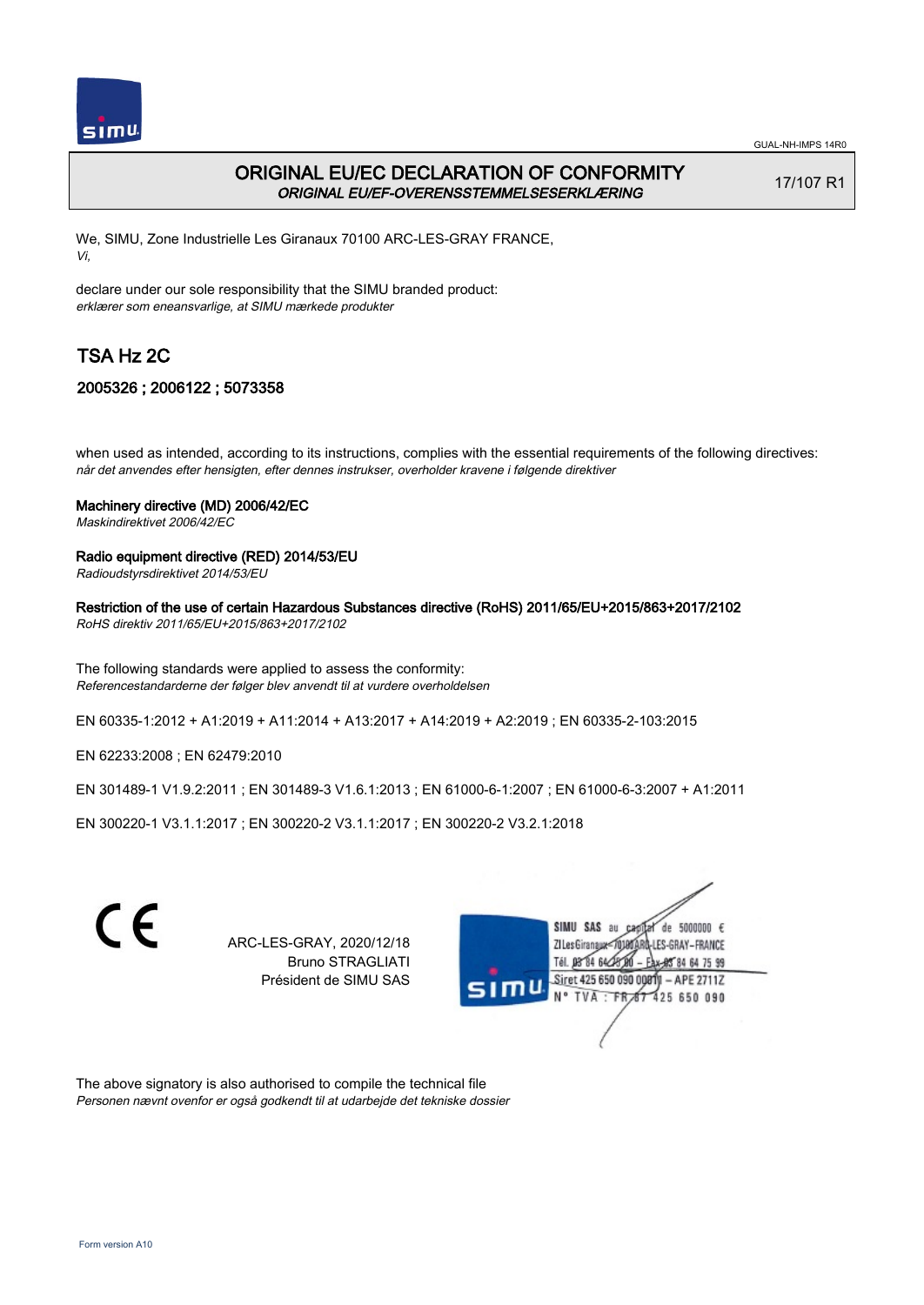

# ORIGINAL EU/EC DECLARATION OF CONFORMITY EL/EK VASTAVUSDEKLARATSIOON

17/107 R1

We, SIMU, Zone Industrielle Les Giranaux 70100 ARC-LES-GRAY FRANCE, Meie,

declare under our sole responsibility that the SIMU branded product: kinnitame kogu vastutusega, et SIMU kaubamärgiga tooted

# TSA Hz 2C

## 2005326 ; 2006122 ; 5073358

when used as intended, according to its instructions, complies with the essential requirements of the following directives: kui kasutatakse eesmärgipäraselt ja juhiste kohaselt, vastavad käesoleva direktiivi põhinõuetele

#### Machinery directive (MD) 2006/42/EC

Masinate direktiiv 2006/42/EC

### Radio equipment directive (RED) 2014/53/EU

Direktiiv raadioseadmete turul kättesaadavuse kohta 2014/53/EU

## Restriction of the use of certain Hazardous Substances directive (RoHS) 2011/65/EU+2015/863+2017/2102

RoHs direktiiv ohtlike ainete kasutamise piirangute kohta elektri- ja elektroonikaseadmetes 2011/65/EU+2015/863+2017/2102

The following standards were applied to assess the conformity: Vastavusdeklaratsiooni hindamiseks kasutatakse järgmisi standardeid

EN 60335‑1:2012 + A1:2019 + A11:2014 + A13:2017 + A14:2019 + A2:2019 ; EN 60335‑2‑103:2015

EN 62233:2008 ; EN 62479:2010

EN 301489‑1 V1.9.2:2011 ; EN 301489‑3 V1.6.1:2013 ; EN 61000‑6‑1:2007 ; EN 61000‑6‑3:2007 + A1:2011

EN 300220‑1 V3.1.1:2017 ; EN 300220‑2 V3.1.1:2017 ; EN 300220‑2 V3.2.1:2018



ARC-LES-GRAY, 2020/12/18 Bruno STRAGLIATI Président de SIMU SAS



The above signatory is also authorised to compile the technical file Eelpool nimetatud isik on volitatud koostama tehnilist dokumentatsiooni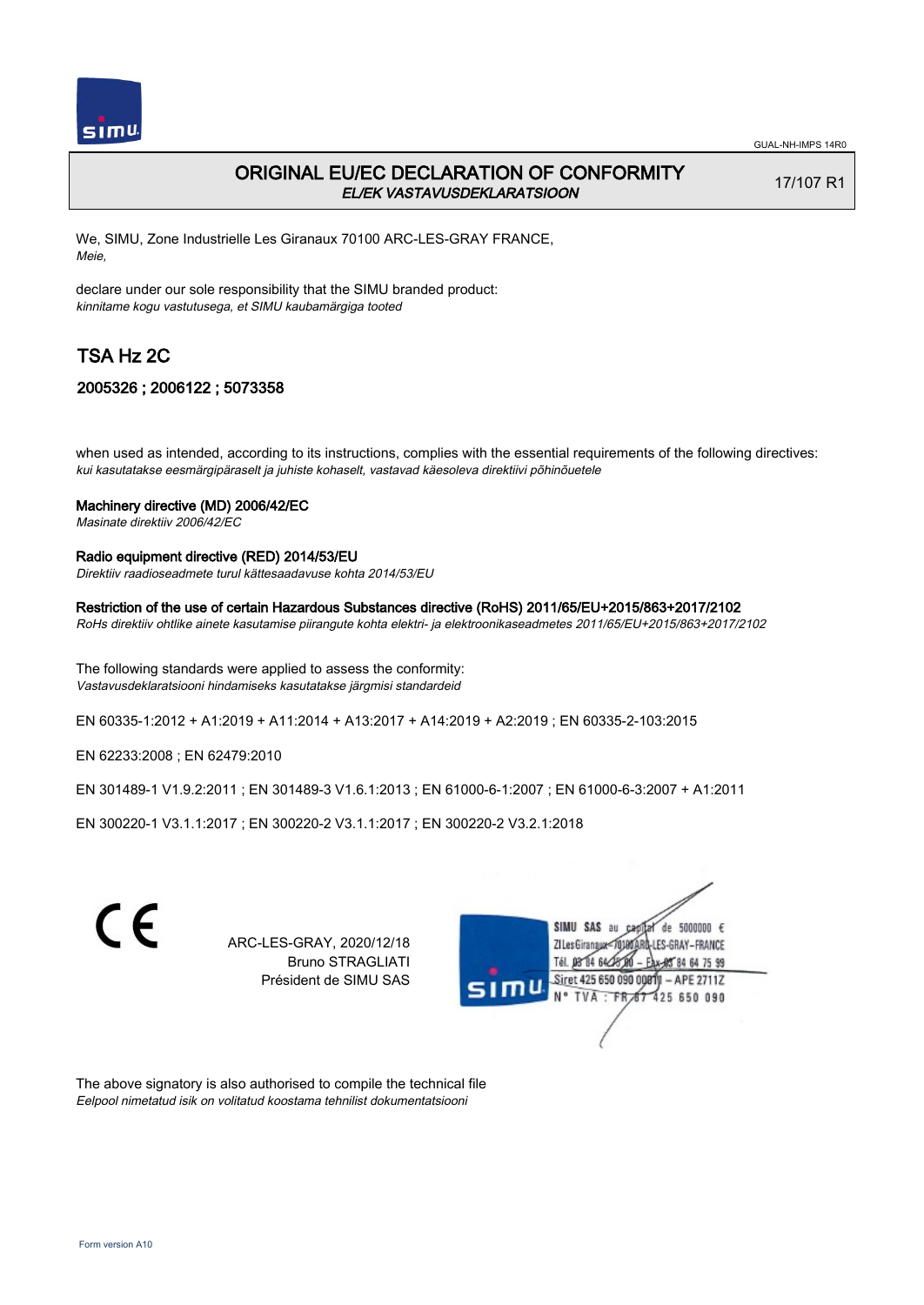

GUAL-NH-IMPS 14R0

# ORIGINAL EU/EC DECLARATION OF CONFORMITY ALKUPERÄISET EU/EY-VAATIMUSTENMUKAISUUSVAKUUTUS

17/107 R1

We, SIMU, Zone Industrielle Les Giranaux 70100 ARC-LES-GRAY FRANCE, Me,

declare under our sole responsibility that the SIMU branded product: vakuutamme omalla vastuullamme, että SIMU merkkituote

# TSA Hz 2C

# 2005326 ; 2006122 ; 5073358

when used as intended, according to its instructions, complies with the essential requirements of the following directives: kun käytettynä oikein ja sen ohjeiden mukaan, noudattaa seuraavien direktiivien olennaisia vaatimuksia

### Machinery directive (MD) 2006/42/EC

Konedirektiivin 2006/42/EC

### Radio equipment directive (RED) 2014/53/EU

Radiolaitteiden direktiivin 2014/53/EU

#### Restriction of the use of certain Hazardous Substances directive (RoHS) 2011/65/EU+2015/863+2017/2102

RoHS direktiivin 2011/65/EU+2015/863+2017/2102

The following standards were applied to assess the conformity: Seuraavia viitestandardeja sovellettiin vaatimustenmukaisuusvakuutusta arvioitaessa

EN 60335‑1:2012 + A1:2019 + A11:2014 + A13:2017 + A14:2019 + A2:2019 ; EN 60335‑2‑103:2015

EN 62233:2008 ; EN 62479:2010

EN 301489‑1 V1.9.2:2011 ; EN 301489‑3 V1.6.1:2013 ; EN 61000‑6‑1:2007 ; EN 61000‑6‑3:2007 + A1:2011

EN 300220‑1 V3.1.1:2017 ; EN 300220‑2 V3.1.1:2017 ; EN 300220‑2 V3.2.1:2018



ARC-LES-GRAY, 2020/12/18 Bruno STRAGLIATI Président de SIMU SAS



The above signatory is also authorised to compile the technical file Yllä allekirjoittaja on myös valtuutettu kokoamaan teknisten tiedostojen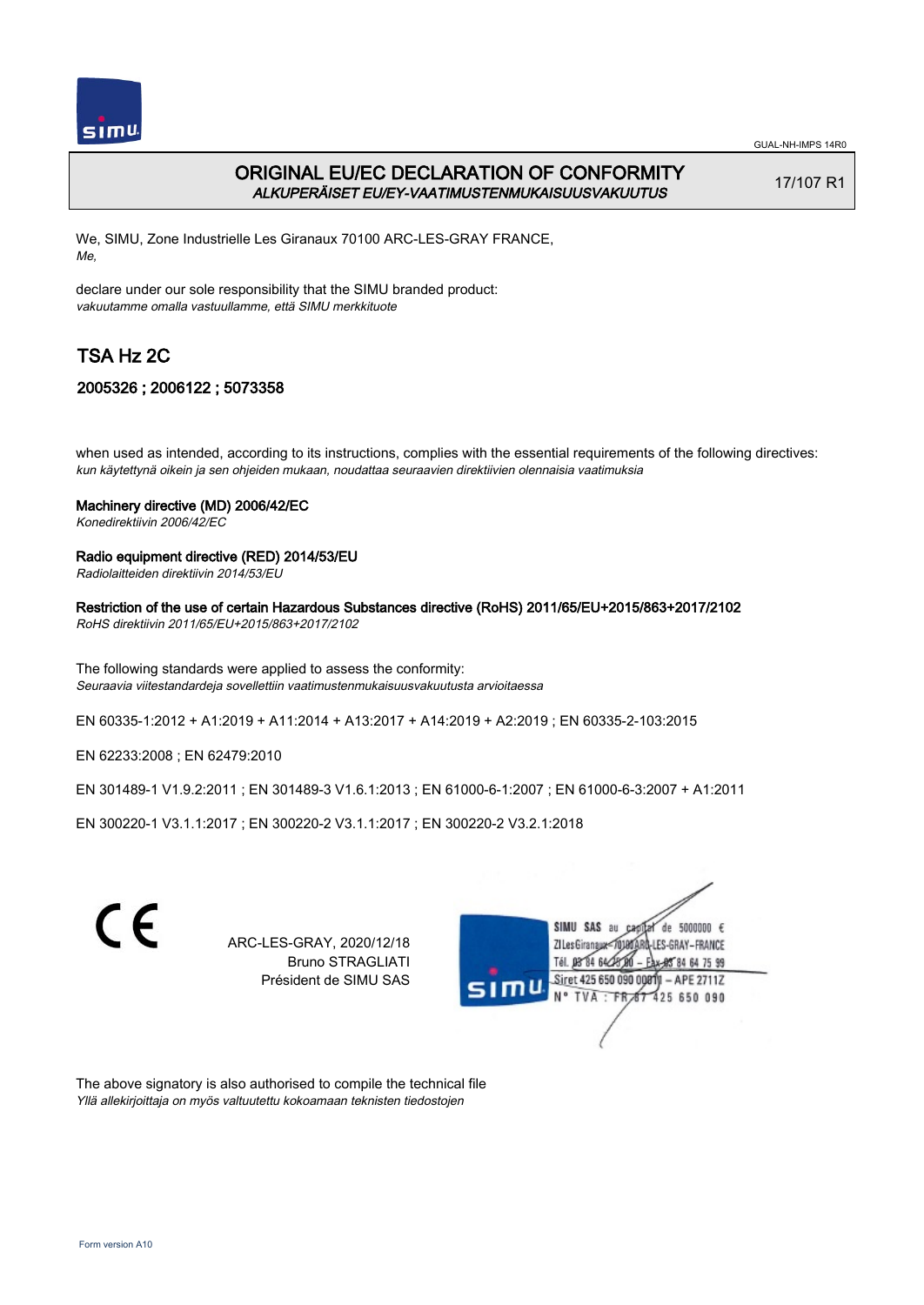

# ORIGINAL EU/EC DECLARATION OF CONFORMITY ΠΡΩΤΟΤΥΠΟ ΔΗΛΩΣΗ ΣΥΜΜΟΡΦΩΣΗΣ ΕΕ/EK

17/107 R1

We, SIMU, Zone Industrielle Les Giranaux 70100 ARC-LES-GRAY FRANCE, εμείς,

declare under our sole responsibility that the SIMU branded product: Δηλώνουμε αναλαμβάνοντας την αποκλειστική ευθύνη ότι το επώνυμο προϊόν SIMU

# TSA Hz 2C

## 2005326 ; 2006122 ; 5073358

when used as intended, according to its instructions, complies with the essential requirements of the following directives: όταν χρησιμοποιείται όπως έχει προβλεφθεί, σύμφωνα με τις οδηγίες του, συμφωνεί με τις βασικές απαιτήσεις των ακόλουθων οδηγιών

#### Machinery directive (MD) 2006/42/EC

Οδηγία περι μηχανικού εξοπλισμού 2006/42/EC

## Radio equipment directive (RED) 2014/53/EU

Οδηγία ραδιοεξοπλισμού 2014/53/EU

### Restriction of the use of certain Hazardous Substances directive (RoHS) 2011/65/EU+2015/863+2017/2102

Οδηγίας RoHS 2011/65/EU+2015/863+2017/2102

The following standards were applied to assess the conformity: Τα πρότυπα αναφοράς που ακολουθούν εφαρμόστηκαν με σκοπό την αξιολόγηση της συμμόρφωσης

EN 60335‑1:2012 + A1:2019 + A11:2014 + A13:2017 + A14:2019 + A2:2019 ; EN 60335‑2‑103:2015

EN 62233:2008 ; EN 62479:2010

EN 301489‑1 V1.9.2:2011 ; EN 301489‑3 V1.6.1:2013 ; EN 61000‑6‑1:2007 ; EN 61000‑6‑3:2007 + A1:2011

EN 300220‑1 V3.1.1:2017 ; EN 300220‑2 V3.1.1:2017 ; EN 300220‑2 V3.2.1:2018

C F

ARC-LES-GRAY, 2020/12/18 Bruno STRAGLIATI Président de SIMU SAS



The above signatory is also authorised to compile the technical file

Το πρόσωπο που αναφέρεται παραπάνω είναι επίσης εξουσιοδοτημένο να καταρτίσει τον τεχνικό φάκελο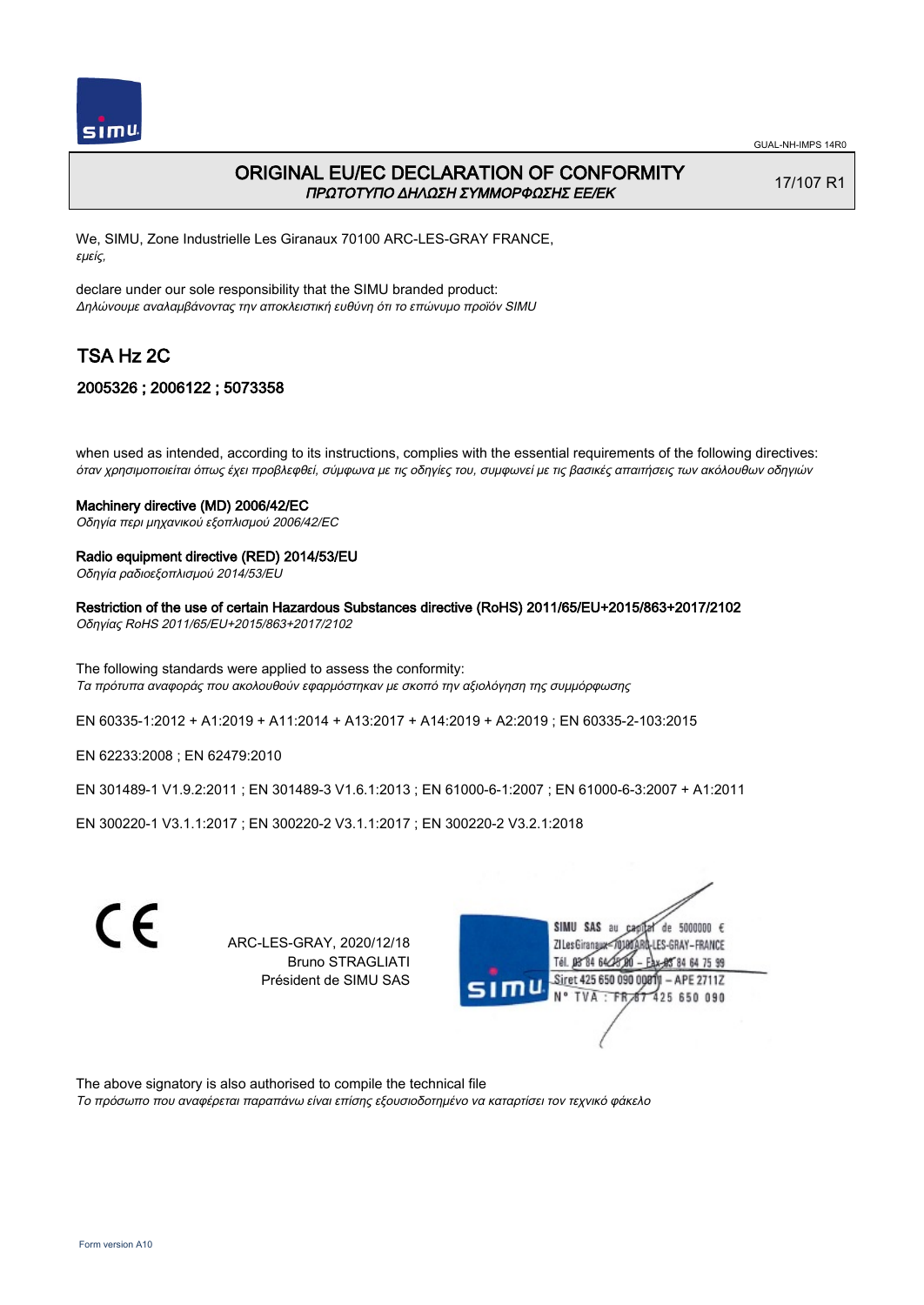

# ORIGINAL EU/EC DECLARATION OF CONFORMITY ORGINALNA EU/EC DEKLARACIJA O USKLAĐENOSTI

17/107 R1

We, SIMU, Zone Industrielle Les Giranaux 70100 ARC-LES-GRAY FRANCE, Mi,

declare under our sole responsibility that the SIMU branded product: izjavljujemo pod punom odgovornošču da je proizvod marke SIMU

# TSA Hz 2C

## 2005326 ; 2006122 ; 5073358

when used as intended, according to its instructions, complies with the essential requirements of the following directives: ako se upotrebljava prema namjeni, prema važećim uputama, usklađen sa prijeko potrebnim zahtijevima slijedećih direktiva

#### Machinery directive (MD) 2006/42/EC

Direktiva o strojevima 2006/42/EC

### Radio equipment directive (RED) 2014/53/EU

Direktiva za radijsku opremu 2014/53/EU

### Restriction of the use of certain Hazardous Substances directive (RoHS) 2011/65/EU+2015/863+2017/2102

Direktiva RoHS 2011/65/EU+2015/863+2017/2102

The following standards were applied to assess the conformity: Slijedeće reference standarda se primjenjuju da se odredi usklađenost

EN 60335‑1:2012 + A1:2019 + A11:2014 + A13:2017 + A14:2019 + A2:2019 ; EN 60335‑2‑103:2015

EN 62233:2008 ; EN 62479:2010

EN 301489‑1 V1.9.2:2011 ; EN 301489‑3 V1.6.1:2013 ; EN 61000‑6‑1:2007 ; EN 61000‑6‑3:2007 + A1:2011

EN 300220‑1 V3.1.1:2017 ; EN 300220‑2 V3.1.1:2017 ; EN 300220‑2 V3.2.1:2018



ARC-LES-GRAY, 2020/12/18 Bruno STRAGLIATI Président de SIMU SAS



The above signatory is also authorised to compile the technical file Gore navedeni potpisnik također je ovlašten za sastavljanje tehničkog dokumenta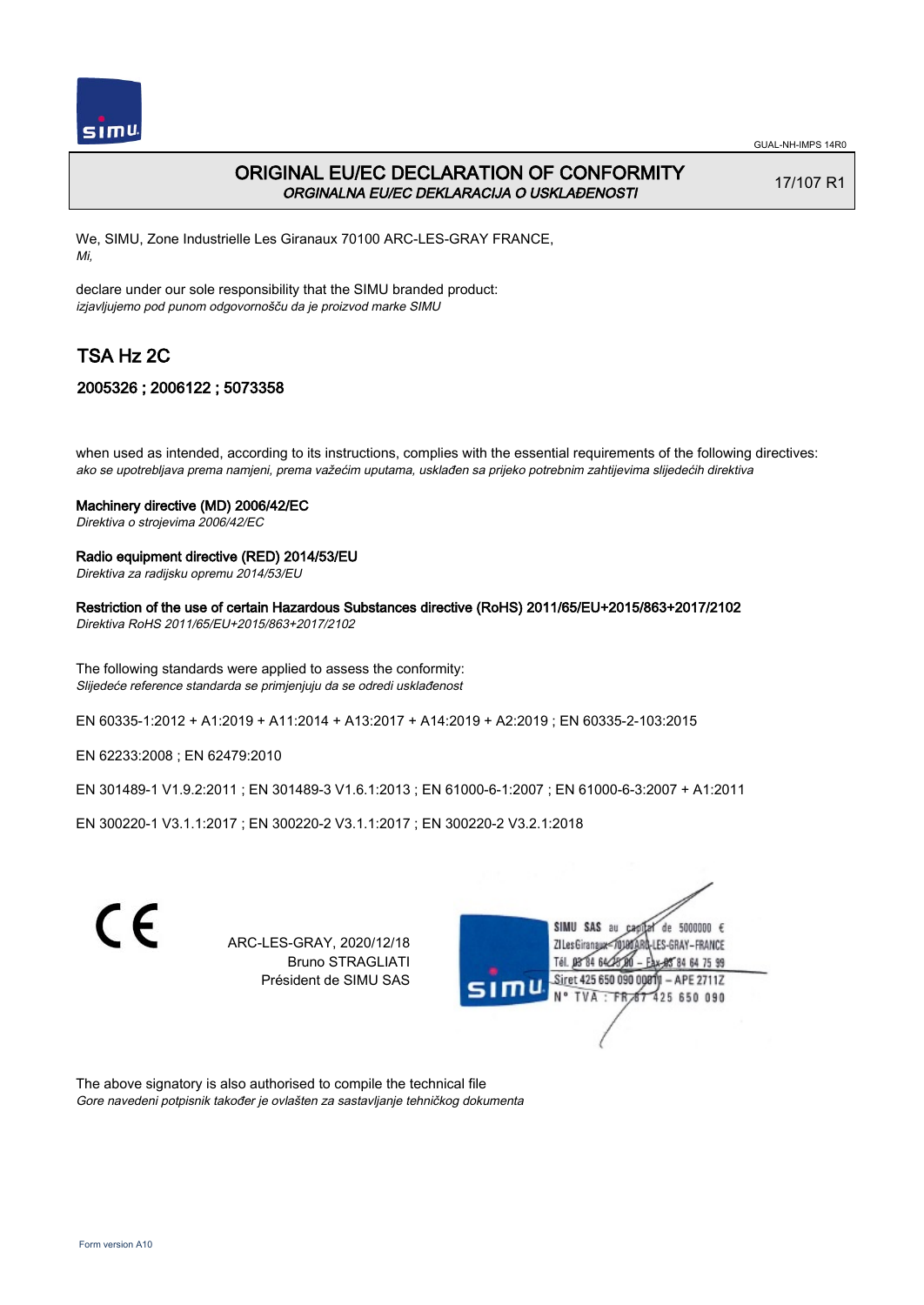

# ORIGINAL EU/EC DECLARATION OF CONFORMITY Eredeti EU/CE Megfelelőségi Nyilatkozat

17/107 R1

We, SIMU, Zone Industrielle Les Giranaux 70100 ARC-LES-GRAY FRANCE, Alulírott,

declare under our sole responsibility that the SIMU branded product: felelősségünk teljes tudatában kijelentjük, hogy a szóban forgó SIMU termék

# TSA Hz 2C

## 2005326 ; 2006122 ; 5073358

when used as intended, according to its instructions, complies with the essential requirements of the following directives: megfelel, az alábbi irányelvekben megfogalmazott alapvető követelményeknek

#### Machinery directive (MD) 2006/42/EC

Gépekre vonatkozó irányelv 2006/42/EC

### Radio equipment directive (RED) 2014/53/EU

A rádióberendezésekről szóló irányelv 2014/53/EU

### Restriction of the use of certain Hazardous Substances directive (RoHS) 2011/65/EU+2015/863+2017/2102

RoHS irányelv 2011/65/EU+2015/863+2017/2102

The following standards were applied to assess the conformity: A megfelelőség biztosításának érdekében az alábbi szabványok kerültek alkalmazásra

EN 60335‑1:2012 + A1:2019 + A11:2014 + A13:2017 + A14:2019 + A2:2019 ; EN 60335‑2‑103:2015

EN 62233:2008 ; EN 62479:2010

EN 301489‑1 V1.9.2:2011 ; EN 301489‑3 V1.6.1:2013 ; EN 61000‑6‑1:2007 ; EN 61000‑6‑3:2007 + A1:2011

EN 300220‑1 V3.1.1:2017 ; EN 300220‑2 V3.1.1:2017 ; EN 300220‑2 V3.2.1:2018



ARC-LES-GRAY, 2020/12/18 Bruno STRAGLIATI Président de SIMU SAS



The above signatory is also authorised to compile the technical file A fent említett aláíró is jogosult a műszaki dokumentáció összeállítására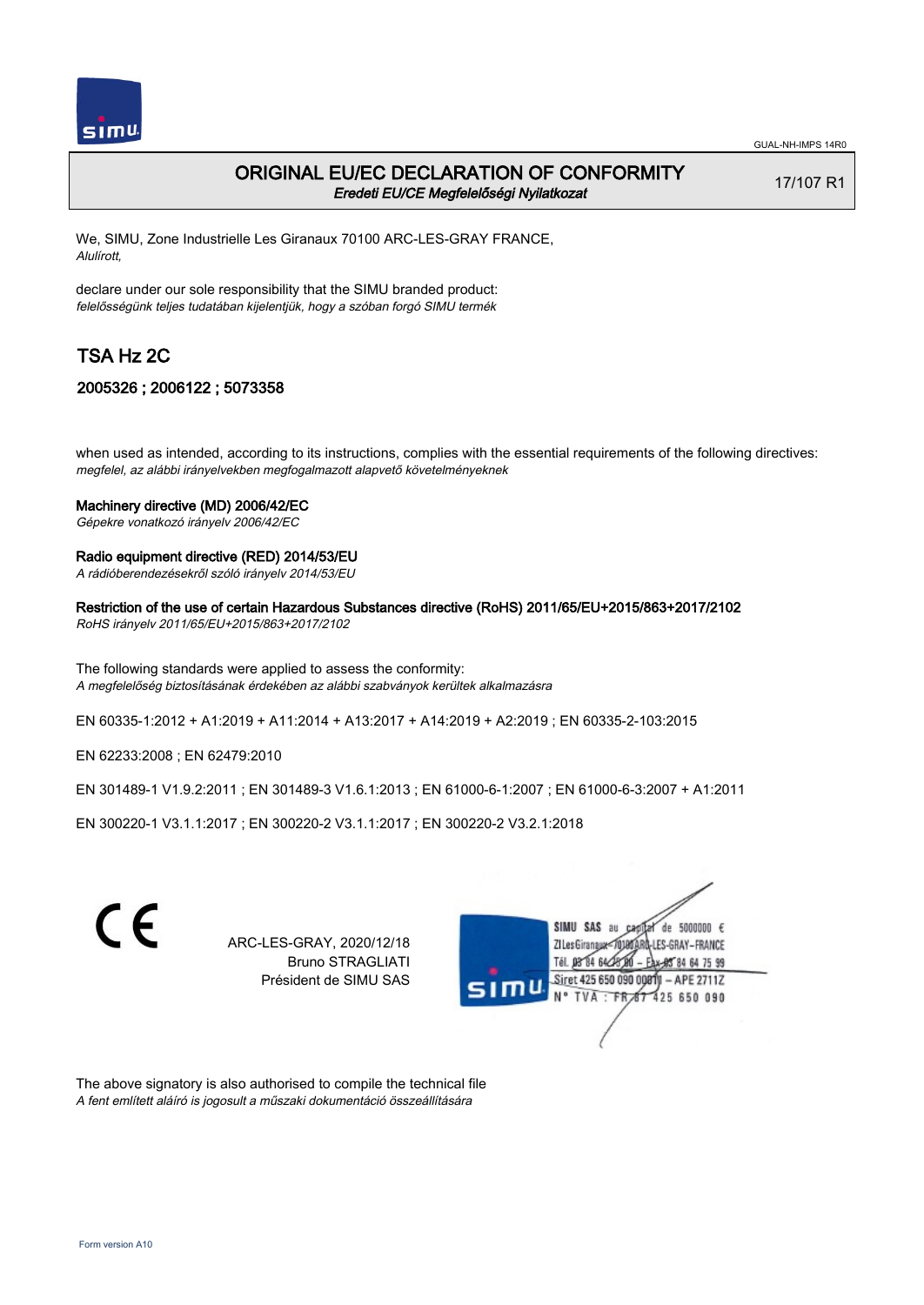

# ORIGINAL EU/EC DECLARATION OF CONFORMITY ORIGINALI ES/EB ATITIKTIES DEKLARACIJA

17/107 R1

We, SIMU, Zone Industrielle Les Giranaux 70100 ARC-LES-GRAY FRANCE, Mes,

declare under our sole responsibility that the SIMU branded product: atsakingai deklaruojame, kad SIMU kompanijos produktas

# TSA Hz 2C

## 2005326 ; 2006122 ; 5073358

when used as intended, according to its instructions, complies with the essential requirements of the following directives: naudojamas pagal paskirtį, pagal gamintojo instrukcijas, atitinka esminius šių Direktyvų reikalavimus

### Machinery directive (MD) 2006/42/EC

Mašinų direktyva 2006/42/EC

### Radio equipment directive (RED) 2014/53/EU

Radijo ryšio įrenginių direktyva 2014/53/EU

Restriction of the use of certain Hazardous Substances directive (RoHS) 2011/65/EU+2015/863+2017/2102

PMNA (RoHS) direktyva 2011/65/EU+2015/863+2017/2102

The following standards were applied to assess the conformity: Įverinti deklaruojamą atitiktį buvo taikomi toliau nurodyti standartai

EN 60335‑1:2012 + A1:2019 + A11:2014 + A13:2017 + A14:2019 + A2:2019 ; EN 60335‑2‑103:2015

EN 62233:2008 ; EN 62479:2010

EN 301489‑1 V1.9.2:2011 ; EN 301489‑3 V1.6.1:2013 ; EN 61000‑6‑1:2007 ; EN 61000‑6‑3:2007 + A1:2011

EN 300220‑1 V3.1.1:2017 ; EN 300220‑2 V3.1.1:2017 ; EN 300220‑2 V3.2.1:2018



ARC-LES-GRAY, 2020/12/18 Bruno STRAGLIATI Président de SIMU SAS



The above signatory is also authorised to compile the technical file Asmuo, pasirašęs šią deklaraciją, taip pat turi įgaliojimą sudaryti techninę bylą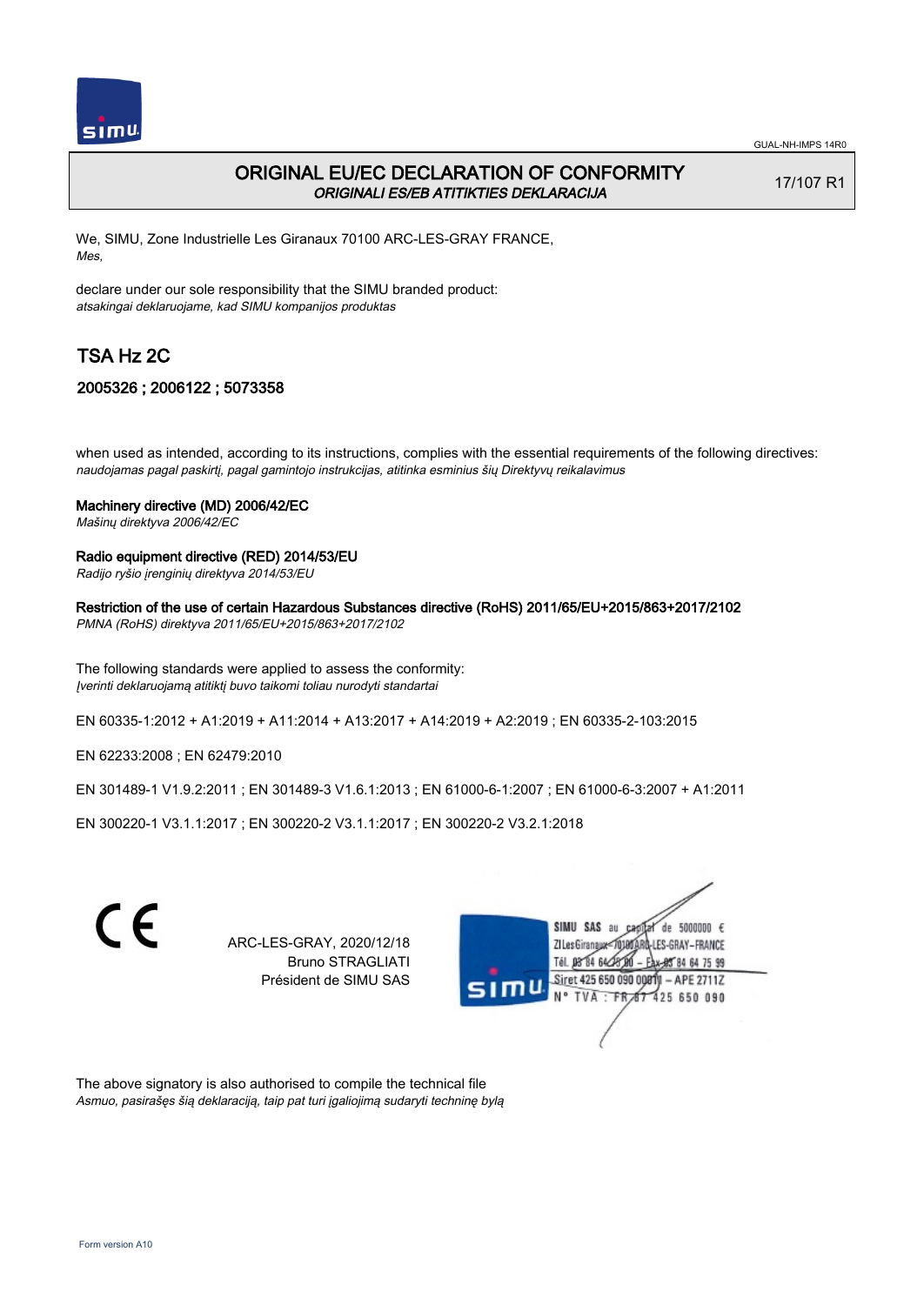

# ORIGINAL EU/EC DECLARATION OF CONFORMITY ES/EK ATBILSTĪBAS DEKLARĀCIJA

17/107 R1

We, SIMU, Zone Industrielle Les Giranaux 70100 ARC-LES-GRAY FRANCE, Mēs,

declare under our sole responsibility that the SIMU branded product: ar pilnu atbildību, apliecinām, ka SIMU zīmola produkti,

# TSA Hz 2C

## 2005326 ; 2006122 ; 5073358

when used as intended, according to its instructions, complies with the essential requirements of the following directives: ja tie tiek lietoti saskaņā ar norādījumiem, atbilst šo direktīvu pamatprasībām

#### Machinery directive (MD) 2006/42/EC

Mašīnu Direktīva 2006/42/EC

### Radio equipment directive (RED) 2014/53/EU

Direktīva par radioiekārtu pieejamību tirgū 2014/53/EU

Restriction of the use of certain Hazardous Substances directive (RoHS) 2011/65/EU+2015/863+2017/2102

RoHs Direktīva par dažādu bīstamu vielu izmantošanas ierobežošanu elektriskās un elektroniskās iekārtās 2011/65/EU+2015/863+2017/2102

The following standards were applied to assess the conformity: Atbilstības deklarācijas novērtēšanai tiek pielietoti sekojoši standarti

EN 60335‑1:2012 + A1:2019 + A11:2014 + A13:2017 + A14:2019 + A2:2019 ; EN 60335‑2‑103:2015

EN 62233:2008 ; EN 62479:2010

EN 301489‑1 V1.9.2:2011 ; EN 301489‑3 V1.6.1:2013 ; EN 61000‑6‑1:2007 ; EN 61000‑6‑3:2007 + A1:2011

EN 300220‑1 V3.1.1:2017 ; EN 300220‑2 V3.1.1:2017 ; EN 300220‑2 V3.2.1:2018

C E SIMU SAS de 5000000 € ARC-LES-GRAY, 2020/12/18 **ZILes Giranaux** ES-GRAY-FRANCE Bruno STRAGLIATI 64 75 99 Président de SIMU SAS Siret 425 650 090 0081)  $-$  APE 2711Z **TVA** 425 650 090

The above signatory is also authorised to compile the technical file Iepriekš minētā persona ir pilnvarota sastādīt tehnisko dokumentāciju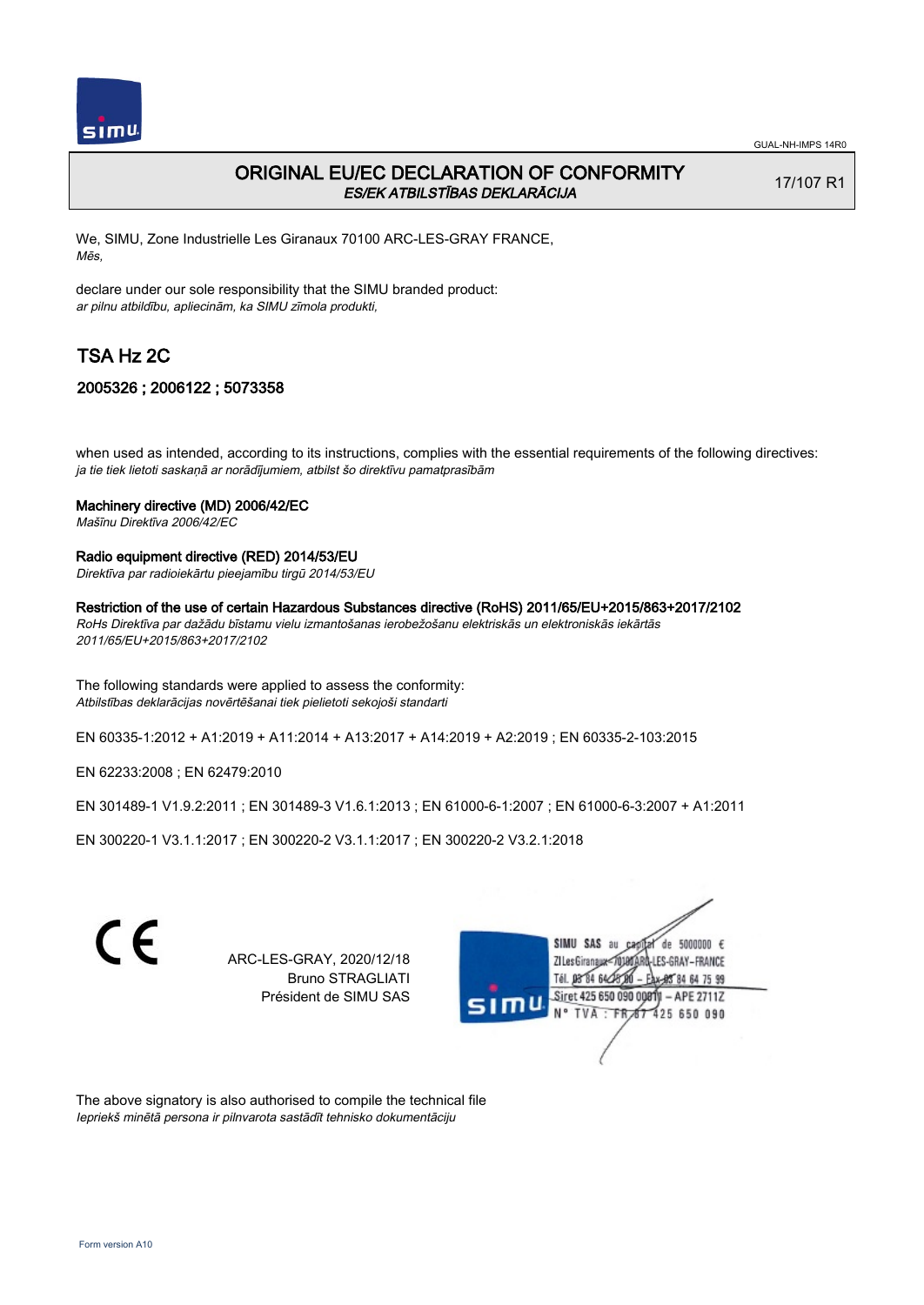

GUAL-NH-IMPS 14R0

# ORIGINAL EU/EC DECLARATION OF CONFORMITY OORSPRONKELIJKE EU/EG-CONFORMITEITSVERKLARING

17/107 R1

We, SIMU, Zone Industrielle Les Giranaux 70100 ARC-LES-GRAY FRANCE, Wij,

declare under our sole responsibility that the SIMU branded product: verklaren op eigen verantwoordelijkheid dat het produkt van het SIMU

# TSA Hz 2C

# 2005326 ; 2006122 ; 5073358

when used as intended, according to its instructions, complies with the essential requirements of the following directives: wanneer gebruikt voor de juiste toepassing voldoet aan de essentiële eisen van de volgende richtlijnen

### Machinery directive (MD) 2006/42/EC

Machinerichtlijn 2006/42/EC

### Radio equipment directive (RED) 2014/53/EU

Richtlijn radioapparatuur 2014/53/EU

### Restriction of the use of certain Hazardous Substances directive (RoHS) 2011/65/EU+2015/863+2017/2102

RoHS Richtlijn 2011/65/EU+2015/863+2017/2102

The following standards were applied to assess the conformity: De volgende referentiestandaarden worden toegepast om de overeenstemming te evalueren

EN 60335‑1:2012 + A1:2019 + A11:2014 + A13:2017 + A14:2019 + A2:2019 ; EN 60335‑2‑103:2015

EN 62233:2008 ; EN 62479:2010

EN 301489‑1 V1.9.2:2011 ; EN 301489‑3 V1.6.1:2013 ; EN 61000‑6‑1:2007 ; EN 61000‑6‑3:2007 + A1:2011

EN 300220‑1 V3.1.1:2017 ; EN 300220‑2 V3.1.1:2017 ; EN 300220‑2 V3.2.1:2018



ARC-LES-GRAY, 2020/12/18 Bruno STRAGLIATI Président de SIMU SAS



The above signatory is also authorised to compile the technical file De bovengenoemde persoon is ook bevoegd om het technisch dossier samen te stellen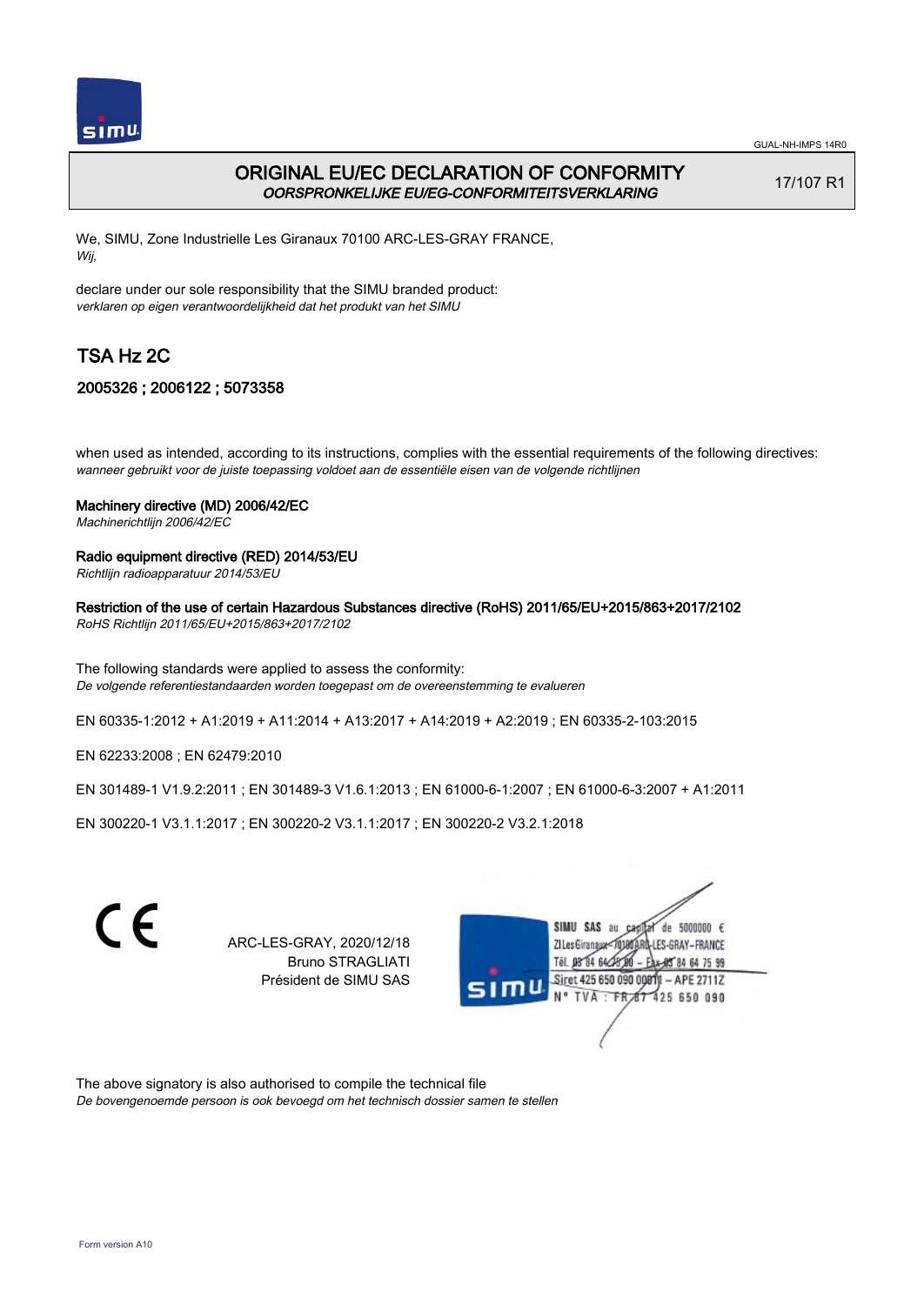

# ORIGINAL EU/EC DECLARATION OF CONFORMITY ORIGINAL EU / CE - ERKLÆRING

17/107 R1

We, SIMU, Zone Industrielle Les Giranaux 70100 ARC-LES-GRAY FRANCE, Vi,

declare under our sole responsibility that the SIMU branded product: erklærer under vårt eneansvar at SIMU merket produkt

# TSA Hz 2C

## 2005326 ; 2006122 ; 5073358

when used as intended, according to its instructions, complies with the essential requirements of the following directives: når de brukes som forutsatt, i henhold til sin instruks, i samsvar med de grunnlegende kravene i følgende direktiver

### Machinery directive (MD) 2006/42/EC

Maskindirektivet 2006/42/EC

### Radio equipment directive (RED) 2014/53/EU

Radioutstyr direktivet 2014/53/EU

Restriction of the use of certain Hazardous Substances directive (RoHS) 2011/65/EU+2015/863+2017/2102

RoHS-direktivet 2011/65/EU+2015/863+2017/2102

The following standards were applied to assess the conformity: Følgende referansestandarder ble brukt for å vurdere samsvar

EN 60335‑1:2012 + A1:2019 + A11:2014 + A13:2017 + A14:2019 + A2:2019 ; EN 60335‑2‑103:2015

EN 62233:2008 ; EN 62479:2010

EN 301489‑1 V1.9.2:2011 ; EN 301489‑3 V1.6.1:2013 ; EN 61000‑6‑1:2007 ; EN 61000‑6‑3:2007 + A1:2011

EN 300220‑1 V3.1.1:2017 ; EN 300220‑2 V3.1.1:2017 ; EN 300220‑2 V3.2.1:2018



ARC-LES-GRAY, 2020/12/18 Bruno STRAGLIATI Président de SIMU SAS



The above signatory is also authorised to compile the technical file Ovennevnte underskrevet fullmakt til å utarbeide den tekniske dokumentasjonen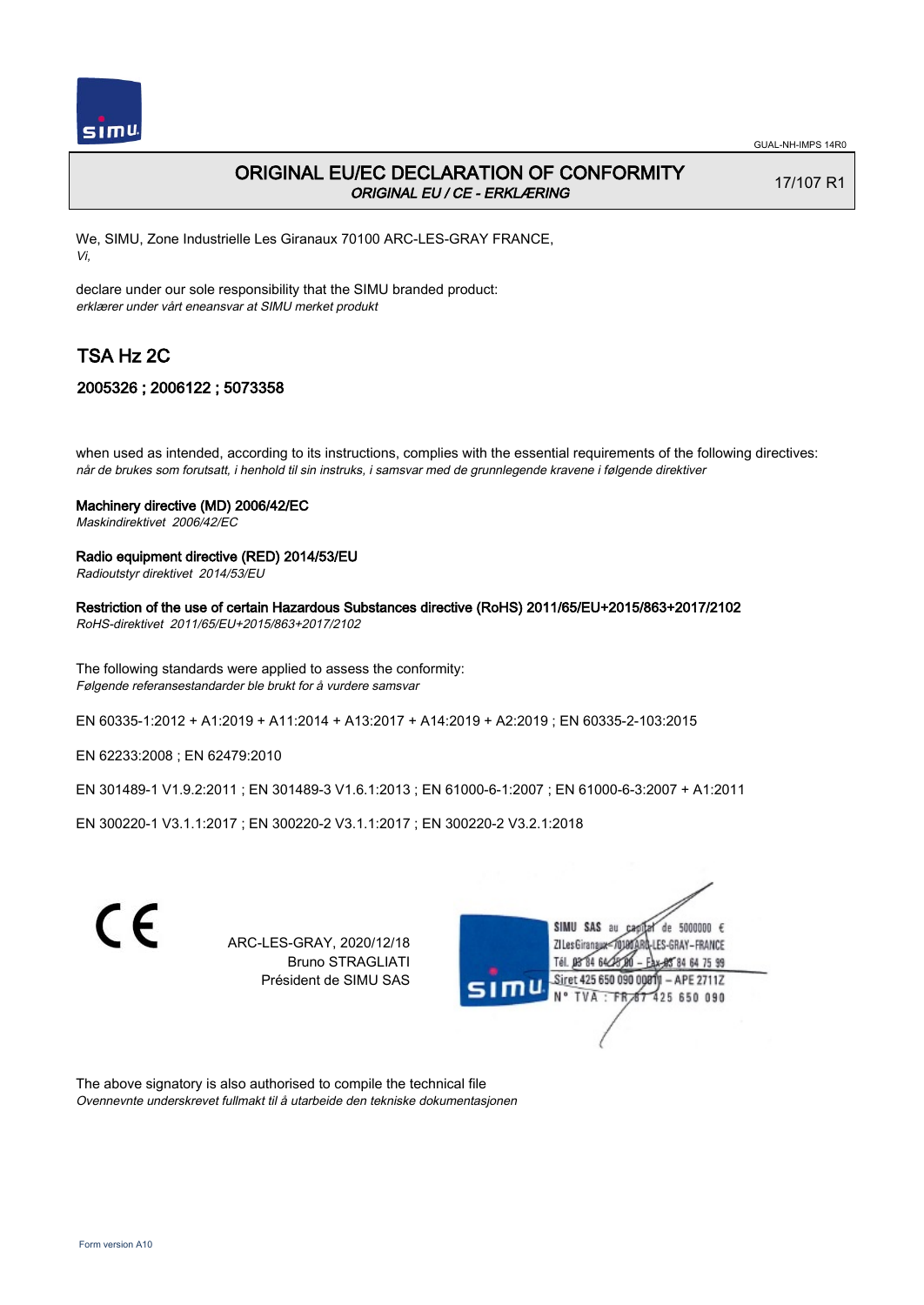

# ORIGINAL EU/EC DECLARATION OF CONFORMITY ORYGINALNA DEKLARACJA ZGODNOŚCI UE/WE

17/107 R1

We, SIMU, Zone Industrielle Les Giranaux 70100 ARC-LES-GRAY FRANCE, My,

declare under our sole responsibility that the SIMU branded product: deklarujemy z pełną odpowiedzialnością, że produkt oznaczony marką SIMU

# TSA Hz 2C

## 2005326 ; 2006122 ; 5073358

when used as intended, according to its instructions, complies with the essential requirements of the following directives: gdy jest używany zgodnie z przeznaczeniem i instrukcjami, spełnia podstawowe wymagania następujących Dyrektyw

#### Machinery directive (MD) 2006/42/EC

Dyrektywa maszynowa 2006/42/EC

### Radio equipment directive (RED) 2014/53/EU

Dyrektywa o urządzeniach radiowych 2014/53/EU

Restriction of the use of certain Hazardous Substances directive (RoHS) 2011/65/EU+2015/863+2017/2102

Dyrektywa RoHS 2011/65/EU+2015/863+2017/2102

The following standards were applied to assess the conformity: Do oceny zgodności zostały zastosowane następujące normy

EN 60335‑1:2012 + A1:2019 + A11:2014 + A13:2017 + A14:2019 + A2:2019 ; EN 60335‑2‑103:2015

EN 62233:2008 ; EN 62479:2010

EN 301489‑1 V1.9.2:2011 ; EN 301489‑3 V1.6.1:2013 ; EN 61000‑6‑1:2007 ; EN 61000‑6‑3:2007 + A1:2011

EN 300220‑1 V3.1.1:2017 ; EN 300220‑2 V3.1.1:2017 ; EN 300220‑2 V3.2.1:2018



ARC-LES-GRAY, 2020/12/18 Bruno STRAGLIATI Président de SIMU SAS



The above signatory is also authorised to compile the technical file Osoba wskazana powyżej jest również upoważniony do przygotowania dokumentacji technicznej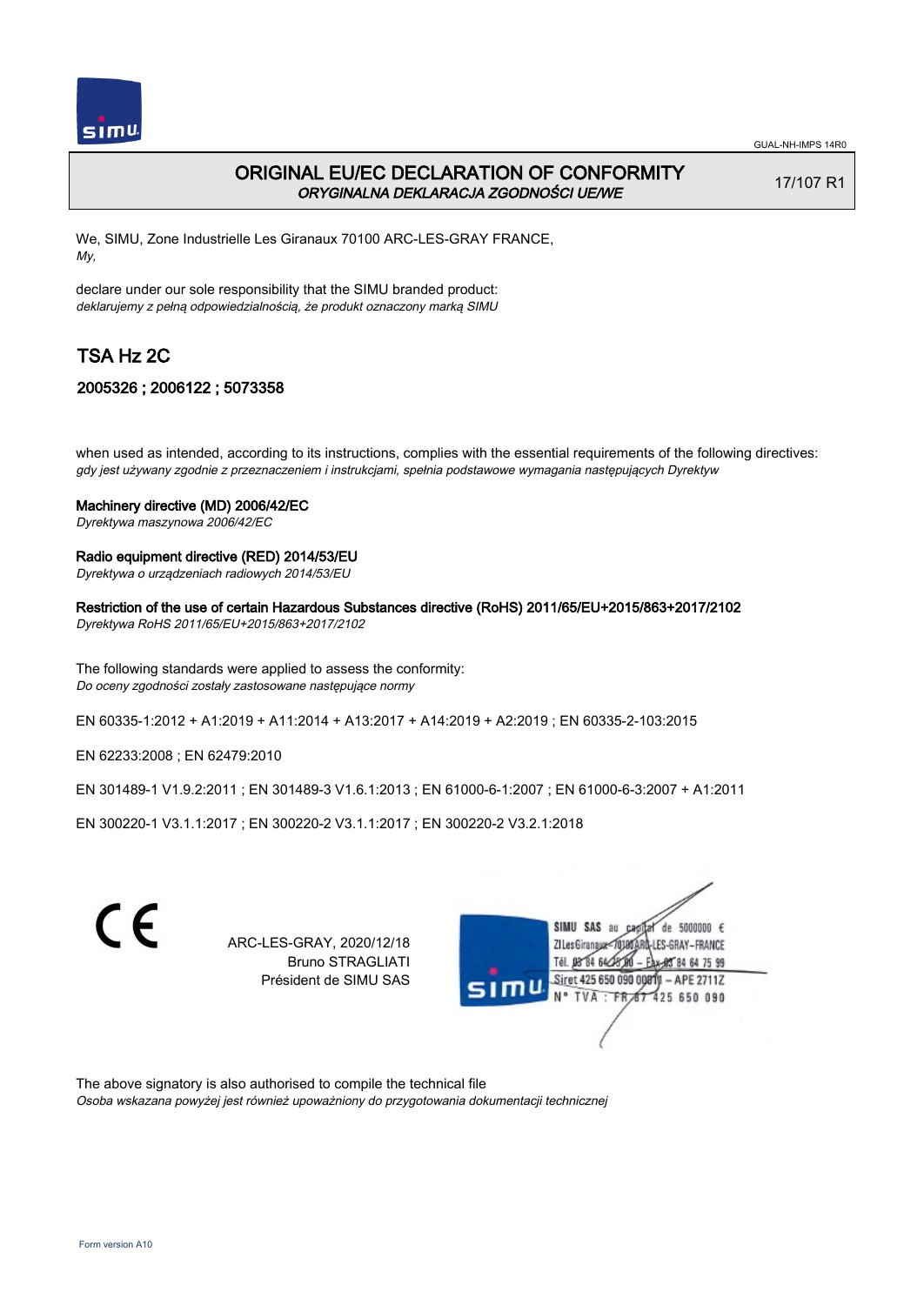

# ORIGINAL EU/EC DECLARATION OF CONFORMITY DECLARAÇÃO UE/CE DE CONFORMIDADE ORIGINAL

17/107 R1

We, SIMU, Zone Industrielle Les Giranaux 70100 ARC-LES-GRAY FRANCE, Nós,

declare under our sole responsibility that the SIMU branded product: declaramos sob nossa única responsabilidade que o dispositivo marca SIMU

# TSA Hz 2C

## 2005326 ; 2006122 ; 5073358

when used as intended, according to its instructions, complies with the essential requirements of the following directives: Quando utilizado de acordo com sua a aplicação, segundo as suas instruções, cumpre os requisitos essenciais das seguintes diretivas

## Machinery directive (MD) 2006/42/EC

Diretiva Máquinas 2006/42/EC

### Radio equipment directive (RED) 2014/53/EU

Diretiva equipamentos de rádio 2014/53/EU

### Restriction of the use of certain Hazardous Substances directive (RoHS) 2011/65/EU+2015/863+2017/2102

Diretiva RoHS 2011/65/EU+2015/863+2017/2102

The following standards were applied to assess the conformity: As normas de referência apresentadas em seguida foram aplicadas para avaliar a conformidade

EN 60335‑1:2012 + A1:2019 + A11:2014 + A13:2017 + A14:2019 + A2:2019 ; EN 60335‑2‑103:2015

EN 62233:2008 ; EN 62479:2010

EN 301489‑1 V1.9.2:2011 ; EN 301489‑3 V1.6.1:2013 ; EN 61000‑6‑1:2007 ; EN 61000‑6‑3:2007 + A1:2011

EN 300220‑1 V3.1.1:2017 ; EN 300220‑2 V3.1.1:2017 ; EN 300220‑2 V3.2.1:2018



ARC-LES-GRAY, 2020/12/18 Bruno STRAGLIATI Président de SIMU SAS



The above signatory is also authorised to compile the technical file A pessoa nomeada acima também está autorizada a compilar o processo técnico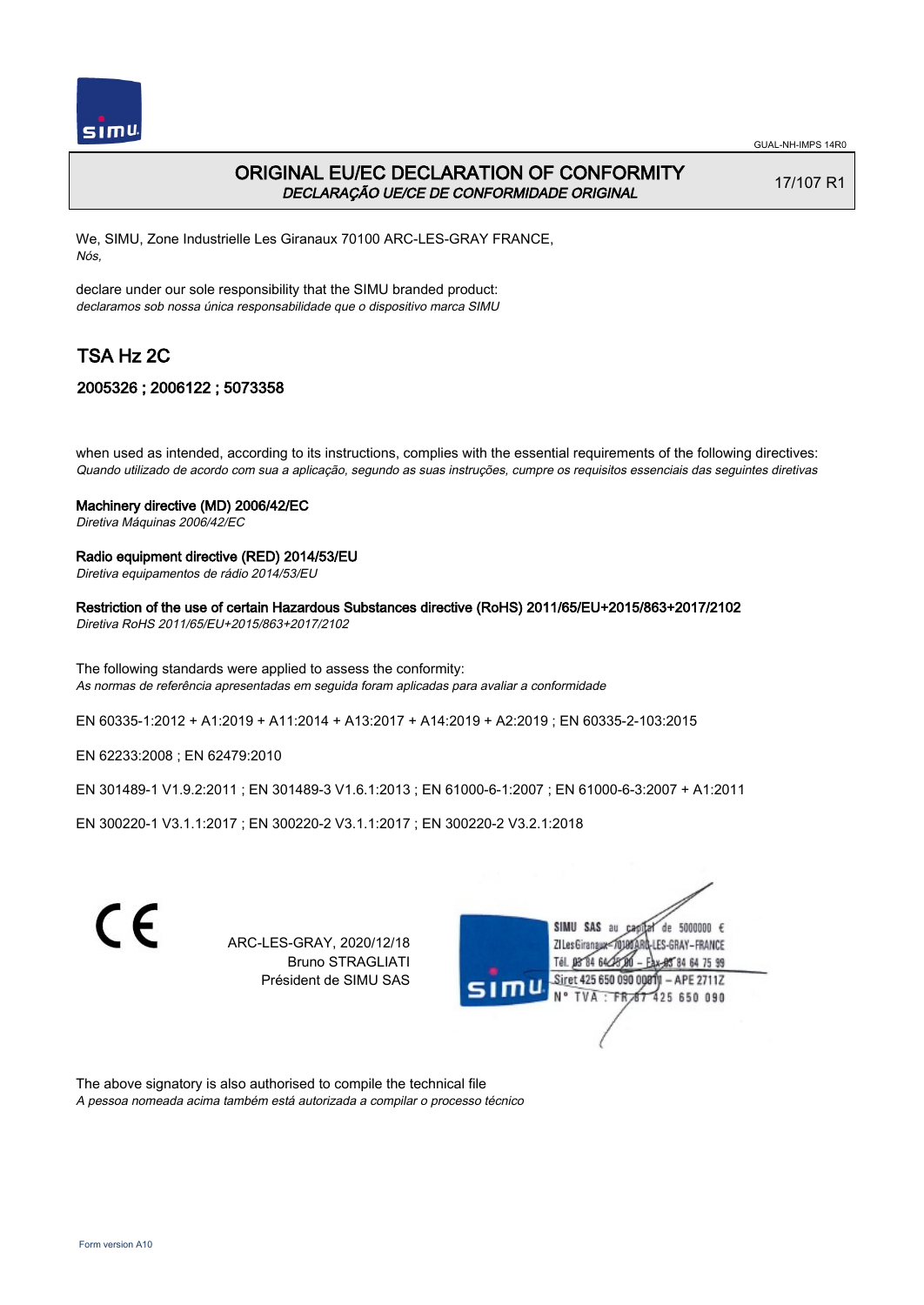

# ORIGINAL EU/EC DECLARATION OF CONFORMITY ORIGINAL EU/EC DECLARAIE DE CONFORMITATE

17/107 R1

We, SIMU, Zone Industrielle Les Giranaux 70100 ARC-LES-GRAY FRANCE, Noi,

declare under our sole responsibility that the SIMU branded product: declarăm pe propria răspundere că produsele marca SIMU

# TSA Hz 2C

## 2005326 ; 2006122 ; 5073358

when used as intended, according to its instructions, complies with the essential requirements of the following directives: utilizate conform destinaiei lor, aa cum este descris în manualul de utilizare, sunt în conformitate cu cerinele eseniale ale următoarelor directive

#### Machinery directive (MD) 2006/42/EC

Directiva privind echipamentele tehnice 2006/42/EC

#### Radio equipment directive (RED) 2014/53/EU

Directiva privind echipamentele radio 2014/53/EU

Restriction of the use of certain Hazardous Substances directive (RoHS) 2011/65/EU+2015/863+2017/2102

Directiva RoHS 2011/65/EU+2015/863+2017/2102

The following standards were applied to assess the conformity: Următoarele standarde de referină au fost aplicate pentru respectarea conformităii

EN 60335‑1:2012 + A1:2019 + A11:2014 + A13:2017 + A14:2019 + A2:2019 ; EN 60335‑2‑103:2015

EN 62233:2008 ; EN 62479:2010

EN 301489‑1 V1.9.2:2011 ; EN 301489‑3 V1.6.1:2013 ; EN 61000‑6‑1:2007 ; EN 61000‑6‑3:2007 + A1:2011

EN 300220‑1 V3.1.1:2017 ; EN 300220‑2 V3.1.1:2017 ; EN 300220‑2 V3.2.1:2018

C E SIMU SAS de 5000000 € ARC-LES-GRAY, 2020/12/18 **ZILes Giranaux** ES-GRAY-FRANCE Bruno STRAGLIATI 64 75 99 Président de SIMU SAS Siret 425 650 090 0081)  $-$  APE 2711Z 425 650 090

The above signatory is also authorised to compile the technical file Semnatarul de mai sus este, de asemenea, autorizat să întocmească dosarul tehnic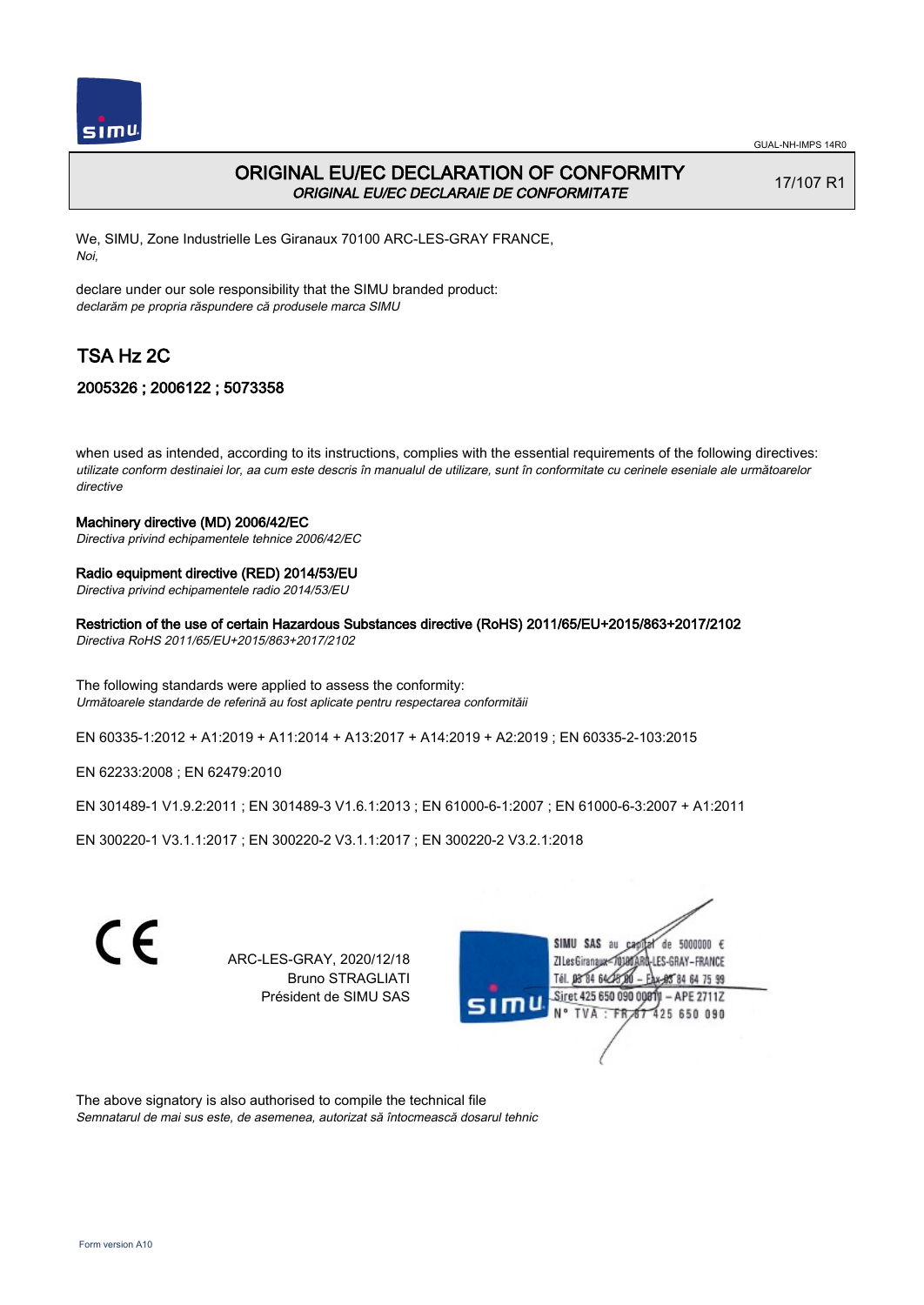

GUAL-NH-IMPS 14R0

# ORIGINAL EU/EC DECLARATION OF CONFORMITY ORIGINAL EU/EG-FÖRSÄKRAN OM ÖVERENSSTÄMMELSE

17/107 R1

We, SIMU, Zone Industrielle Les Giranaux 70100 ARC-LES-GRAY FRANCE, Vi,

declare under our sole responsibility that the SIMU branded product: försäkrar på eget ansvar att produkten av varumärket SIMU

# TSA Hz 2C

# 2005326 ; 2006122 ; 5073358

when used as intended, according to its instructions, complies with the essential requirements of the following directives: uppfyller de grundläggande kraven i följande direktiv när den används på det sätt som avses, i enlighet med bruksanvisningen

## Machinery directive (MD) 2006/42/EC

Maskindirektivet 2006/42/EC

## Radio equipment directive (RED) 2014/53/EU

Direktivet om radioutrustning 2014/53/EU

## Restriction of the use of certain Hazardous Substances directive (RoHS) 2011/65/EU+2015/863+2017/2102

RoHS-direktivet 2011/65/EU+2015/863+2017/2102

The following standards were applied to assess the conformity: Följande referensnormer har tillämpats för att göra en bedömning av överensstämmelsen

EN 60335‑1:2012 + A1:2019 + A11:2014 + A13:2017 + A14:2019 + A2:2019 ; EN 60335‑2‑103:2015

EN 62233:2008 ; EN 62479:2010

EN 301489‑1 V1.9.2:2011 ; EN 301489‑3 V1.6.1:2013 ; EN 61000‑6‑1:2007 ; EN 61000‑6‑3:2007 + A1:2011

EN 300220‑1 V3.1.1:2017 ; EN 300220‑2 V3.1.1:2017 ; EN 300220‑2 V3.2.1:2018

 $\epsilon$ 

ARC-LES-GRAY, 2020/12/18 Bruno STRAGLIATI Président de SIMU SAS



The above signatory is also authorised to compile the technical file

Den person som anges ovan är också behörig att ställa samman den tekniska dokumentationen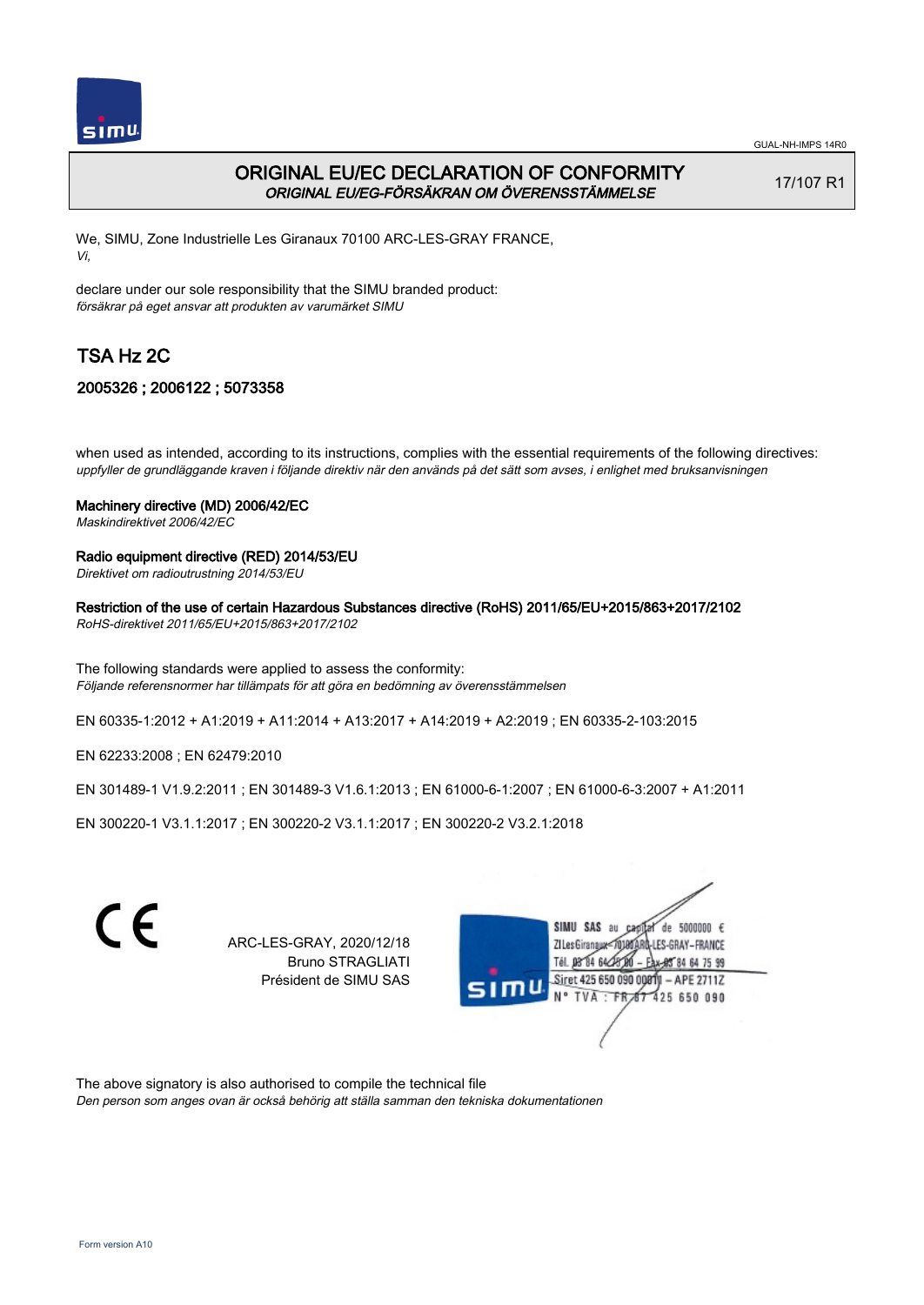

# ORIGINAL EU/EC DECLARATION OF CONFORMITY ORIGINÁLNE VYHLÁSENIE EU/ES O ZHODE

17/107 R1

We, SIMU, Zone Industrielle Les Giranaux 70100 ARC-LES-GRAY FRANCE, My,

declare under our sole responsibility that the SIMU branded product: vyhlasujeme na svoju výlučnú zodpovednosť, že výrobok značky SIMU

# TSA Hz 2C

## 2005326 ; 2006122 ; 5073358

when used as intended, according to its instructions, complies with the essential requirements of the following directives: ak je používaný v súlade s účelom použitia a s návodom, spĺňa základné požiadavky týchto smerníc

## Machinery directive (MD) 2006/42/EC

Smernica o strojových zariadeniach 2006/42/EC

### Radio equipment directive (RED) 2014/53/EU

Smernica o sprístupňovaniu rádiových zariadení na trhu 2014/53/EU

Restriction of the use of certain Hazardous Substances directive (RoHS) 2011/65/EU+2015/863+2017/2102

Smernica o obmedzení používania určitých nebezpečných látok v elektrických a elektronických zariadeniach 2011/65/EU+2015/863+2017/2102

The following standards were applied to assess the conformity: Pre posúdenie zhody boli použité následujúce normy

EN 60335‑1:2012 + A1:2019 + A11:2014 + A13:2017 + A14:2019 + A2:2019 ; EN 60335‑2‑103:2015

EN 62233:2008 ; EN 62479:2010

EN 301489‑1 V1.9.2:2011 ; EN 301489‑3 V1.6.1:2013 ; EN 61000‑6‑1:2007 ; EN 61000‑6‑3:2007 + A1:2011

EN 300220‑1 V3.1.1:2017 ; EN 300220‑2 V3.1.1:2017 ; EN 300220‑2 V3.2.1:2018

C E SIMU SAS au de 5000000 € ARC-LES-GRAY, 2020/12/18 **ZILes Giranaux** ES-GRAY-FRANCE Bruno STRAGLIATI 64 75 99 Président de SIMU SAS Siret 425 650 090 0081)  $-$  APE 2711Z 425 650 090

The above signatory is also authorised to compile the technical file uvedená osoba je tiež osoba zodpovedná za vypracovanie technickej dokumentácie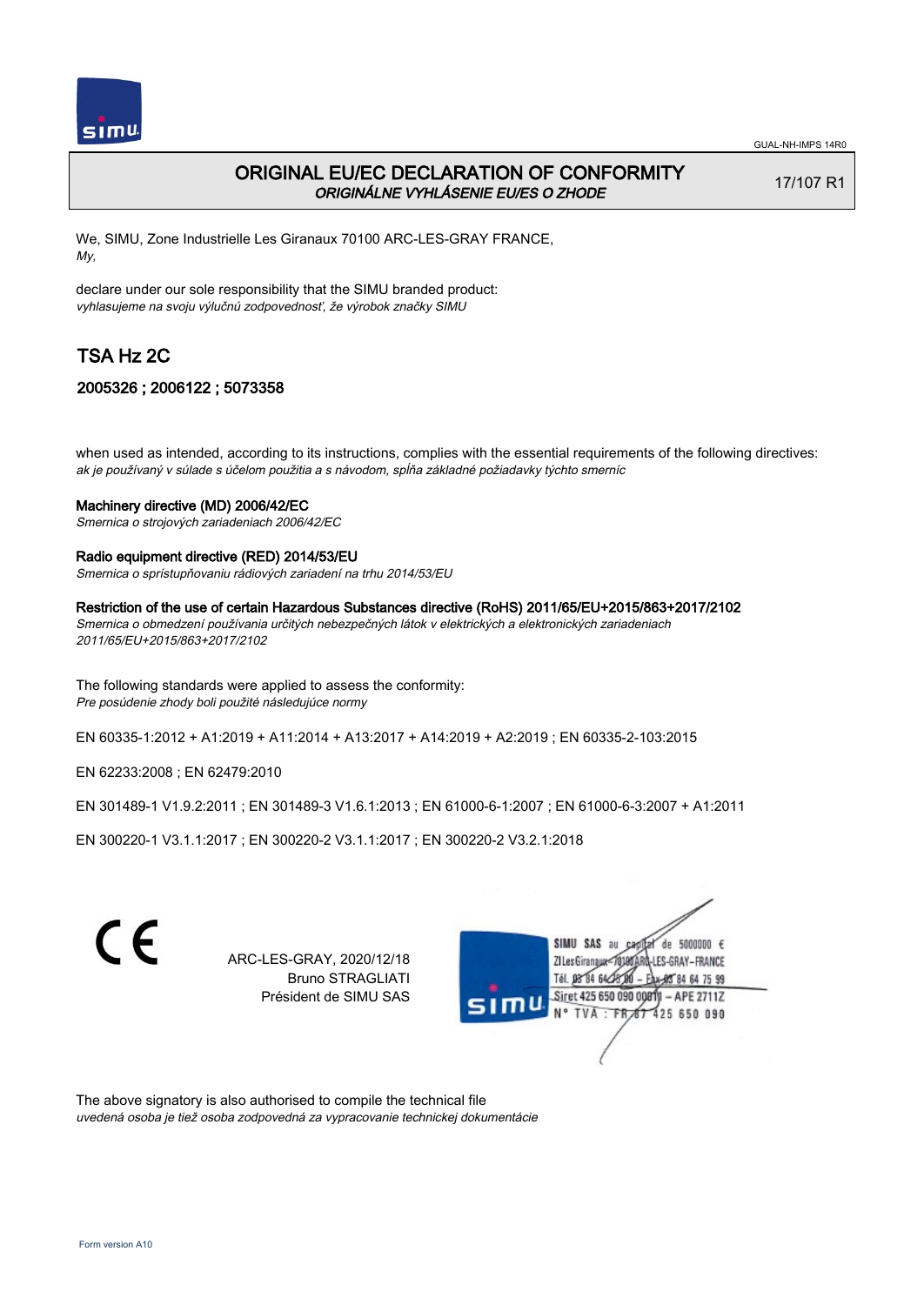

# ORIGINAL EU/EC DECLARATION OF CONFORMITY IZJAVA O SKLADNOSTI / IZJAVA O LASTNOSTIH

17/107 R1

We, SIMU, Zone Industrielle Les Giranaux 70100 ARC-LES-GRAY FRANCE, Mi,

declare under our sole responsibility that the SIMU branded product: S polno odgovornostjo izjavljamo, da izdelki blagovne znamke SIMU

# TSA Hz 2C

## 2005326 ; 2006122 ; 5073358

when used as intended, according to its instructions, complies with the essential requirements of the following directives: ko se uporabljajo v skladu z namembnostjo in navodili, ustrezajo bistvenim zahtevam naslednjih direktiv

### Machinery directive (MD) 2006/42/EC

Direktiva o strojih 2006/42/EC

### Radio equipment directive (RED) 2014/53/EU

Ditrektiva o Radijski opremi 2014/53/EU

### Restriction of the use of certain Hazardous Substances directive (RoHS) 2011/65/EU+2015/863+2017/2102

Direktiva RoHS 2011/65/EU+2015/863+2017/2102

The following standards were applied to assess the conformity: Za preverjanje skladnosti so bili uporabljeni naslednji standardi

EN 60335‑1:2012 + A1:2019 + A11:2014 + A13:2017 + A14:2019 + A2:2019 ; EN 60335‑2‑103:2015

EN 62233:2008 ; EN 62479:2010

EN 301489‑1 V1.9.2:2011 ; EN 301489‑3 V1.6.1:2013 ; EN 61000‑6‑1:2007 ; EN 61000‑6‑3:2007 + A1:2011

EN 300220‑1 V3.1.1:2017 ; EN 300220‑2 V3.1.1:2017 ; EN 300220‑2 V3.2.1:2018



ARC-LES-GRAY, 2020/12/18 Bruno STRAGLIATI Président de SIMU SAS



The above signatory is also authorised to compile the technical file Podpisnik, naveden zgoraj, je pooblaščen tudi za pripravo tehnične dokumentacije